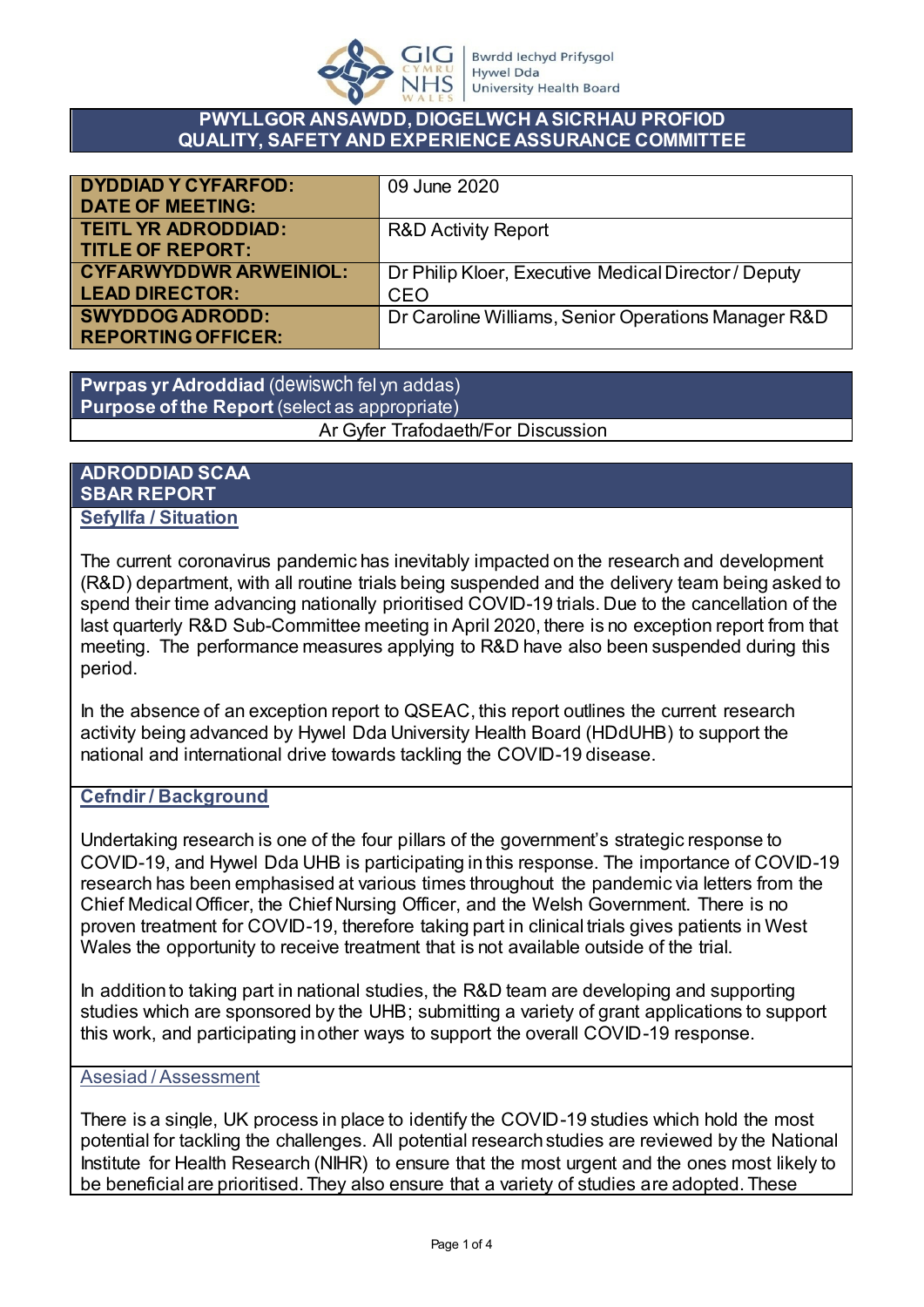studies are identified as Urgent Public Health (UPH) studies and their passage through the normal approval systems is expedited.

The Health Board is currently taking part in ten different national/international COVID-19 studies, with a further four either in set-up or under consideration. This is in addition to collecting samples for the Hywel Dda Biobank. The Health Board's recruitment into the Clinical Characterisation Protocol (CCP-UK) study is amongst the best in Wales. Two of these studies have been sponsored by Hywel Dda; its very first medical devices trial to support a regionally produced breathing device and a unique study designed to understand the variable immune response to the virus.

A staff stress and burnout survey has been developed in-house by the grant and innovation team in R&D and this is currently being completed across the organisation. In addition, members of the team have been working with Professor Keir Lewis, Respiratory Consultant to host live educational web events to support COVID-19 education. These have been recorded and once approved will be uploaded to the intranet. Grant applications to support this and other work have also been taking place.

Undertaking this work has raised the profile of research within the UHB, particularly amongst staff looking after the in-patients who are the main source of recruitment. This is a different picture to normal, where most research participants are recruited as out-patients. Staff have been interested and enthusiastic, and without their help and support, undertaking the research would have been much more challenging. The R&D Department has enrolled some new medical staff as Principal Investigators (PI) and given some trainees the chance to be co-PIs, and the number of staff undertaking the Good Clinical Practice course on-line has also increased. Taking part in this work has required collaborating with a range of different partners and this bodes well for future work. The R&D Department has also shown that it can set up studies safely and accurately in half the time it would normally take with the support from our internal study set up team and the Quality Assurance (QA) team within R&D.

**Appendix A** lists the studies that are currently open, in set-up, or where an expression of interest has been made. It includes the studies where Hywel Dda is the sponsor, and information about the Biobank.

**Appendix B** lists the activities of the development team. These activities include research grant applications and internal researcher development work.

It is anticipated that as organisations recover from the first peak of coronavirus, some routine research and development activity will be able to take place and the University Health Board has been asked by Health and Care Research Wales to assess which studies would be safe to reopen as the four nations of the UK emerge from this period of lockdown. An update on this, alongside a comprehensive overview of how the R&D department plans to recover from this period, will be provided to the next R&D Sub-Committee meeting.

# **Argymhelliad / Recommendation**

QSEAC is asked to note the current research activity being advanced by Hywel Dda University Health Board (HDdUHB) to support the national and international drive towards tackling the COVID-19 disease.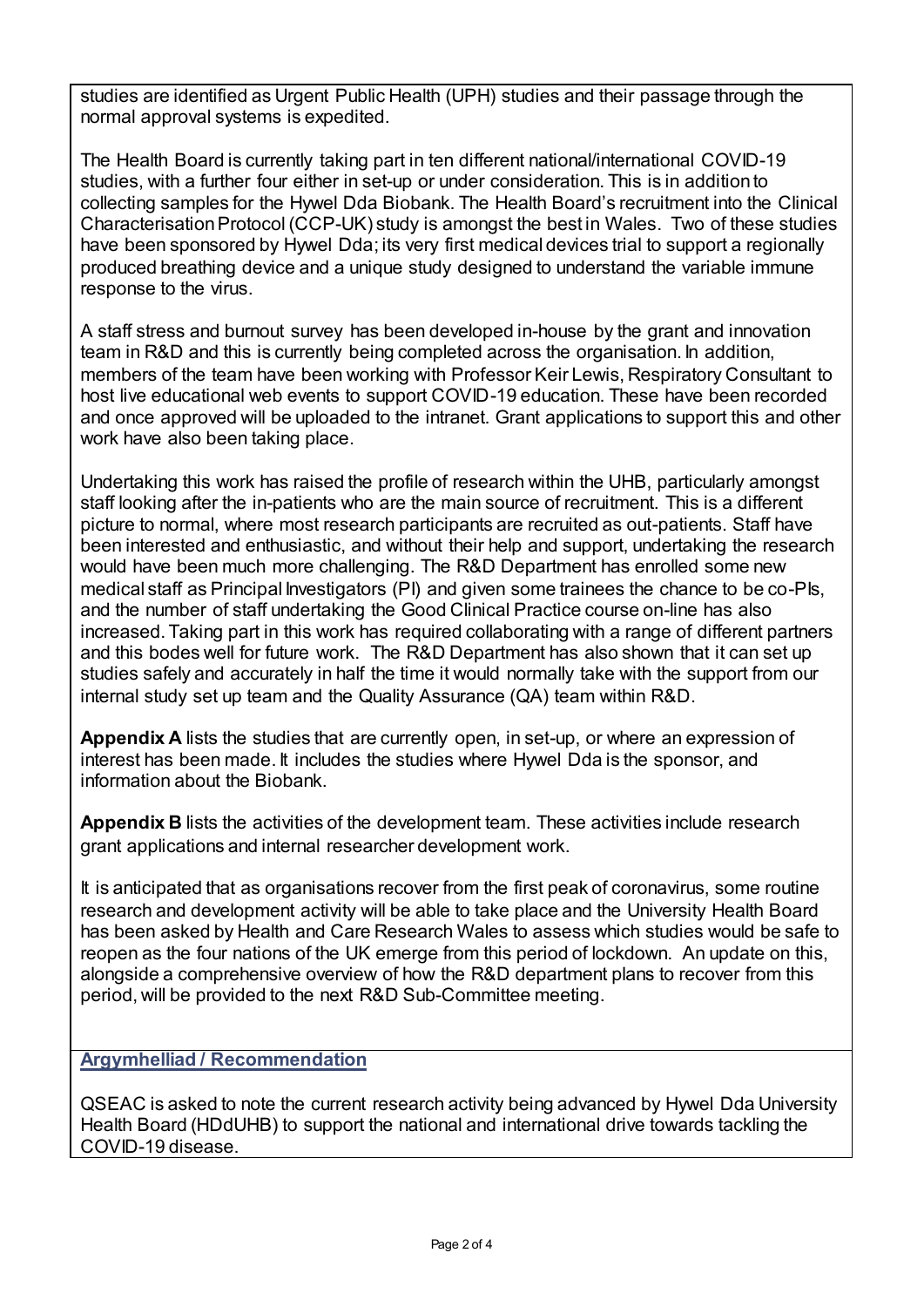| Amcanion: (rhaid cwblhau)<br><b>Objectives: (must be completed)</b>                                                                                      |                                                                                                                                                                                                                                             |  |
|----------------------------------------------------------------------------------------------------------------------------------------------------------|---------------------------------------------------------------------------------------------------------------------------------------------------------------------------------------------------------------------------------------------|--|
| <b>Committee ToR Reference:</b><br>Cyfeirnod Cylch Gorchwyl y Pwyllgor:                                                                                  | 4.6 Provide assurance that the organisation is<br>discharging its functions and meeting its<br>responsibilities with regards to the quality and safety<br>of research activity carried out within the Health<br>Board.                      |  |
| Cyfeirnod Cofrestr Risg Datix a Sgôr<br>Cyfredol:<br>Datix Risk Register Reference and<br>Score:                                                         | N/A                                                                                                                                                                                                                                         |  |
| Safon(au) Gofal ac lechyd:<br>Health and Care Standard(s):                                                                                               | 3.3 Quality Improvement, Research and Innovation<br>7. Staff and Resources                                                                                                                                                                  |  |
| Nodau Gwella Ansawdd:<br><b>Quality Improvement Goal(s):</b>                                                                                             | All Quality Improvement Goals Apply                                                                                                                                                                                                         |  |
| <b>Amcanion Strategoly BIP:</b><br><b>UHB Strategic Objectives:</b>                                                                                      | All Strategic Objectives are applicable                                                                                                                                                                                                     |  |
| <b>Amcanion Llesiant BIP:</b><br><b>UHB Well-being Objectives:</b><br><b>Hyperlink to HDdUHB Well-being</b><br><b>Objectives Annual Report 2018-2019</b> | 4. Improve Population Health through prevention and<br>early intervention, supporting people to live happy and<br>healthy lives<br>6. Contribute to global well-being through developing<br>international networks and sharing of expertise |  |

| <b>Gwybodaeth Ychwanegol:</b><br><b>Further Information:</b>          |                                         |
|-----------------------------------------------------------------------|-----------------------------------------|
| Ar sail tystiolaeth:                                                  | See links to studies above.             |
| Evidence Base:                                                        |                                         |
| <b>Rhestr Termau:</b>                                                 | Contained within the body of the report |
| <b>Glossary of Terms:</b>                                             |                                         |
| Partïon / Pwyllgorau â ymgynhorwyd<br>ymlaen llaw y Pwyllgor Ansawdd, | Strategic Management Team R&D           |
| Diogelwch a Sicrhau Profiod:                                          |                                         |
| Parties / Committees consulted prior                                  |                                         |
| to Quality, Safety and Experience                                     |                                         |
| <b>Assurance Committee:</b>                                           |                                         |

| <b>Effaith: (rhaid cwblhau)</b>    |                                                         |
|------------------------------------|---------------------------------------------------------|
| Impact: (must be completed)        |                                                         |
| <b>Ariannol / Gwerth am Arian:</b> | Any financial impact arising from this report have been |
| <b>Financial/Service:</b>          | covered through the routine COVID-19 planning           |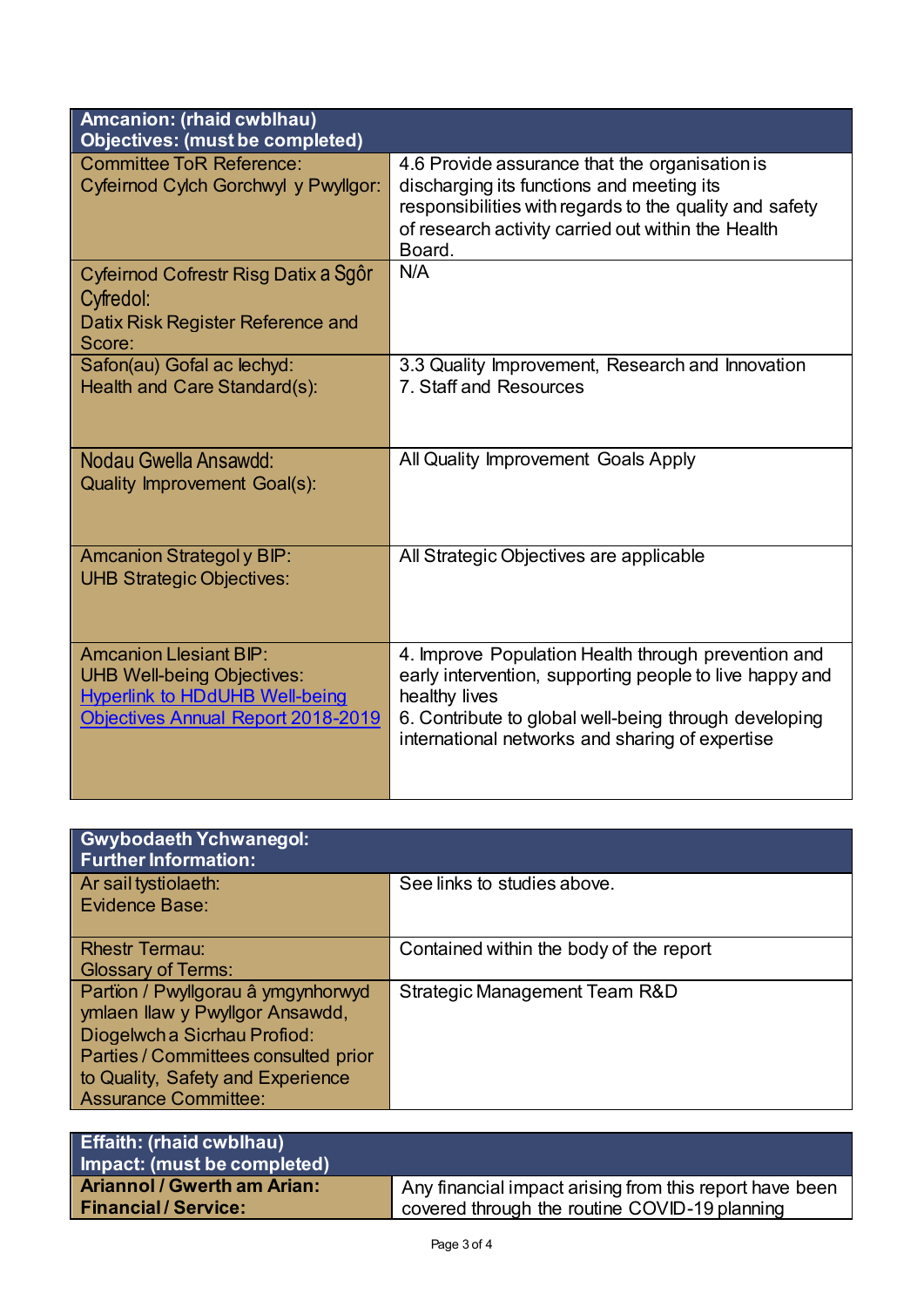|                                                              | arrangements (e.g. research nurses working weekends<br>to recruit patients to trials).<br>There might be a positive impact on our financial<br>position if we are successful in capturing grants.                                                                                                                                                                                    |
|--------------------------------------------------------------|--------------------------------------------------------------------------------------------------------------------------------------------------------------------------------------------------------------------------------------------------------------------------------------------------------------------------------------------------------------------------------------|
| <b>Ansawdd/Gofal Claf:</b><br><b>Quality / Patient Care:</b> | No adverse quality or patient care outcomes/impacts                                                                                                                                                                                                                                                                                                                                  |
| Gweithlu:<br><b>Workforce:</b>                               | No adverse existing or future staffing impacts:                                                                                                                                                                                                                                                                                                                                      |
| Risg:<br><b>Risk:</b>                                        | No risks identified                                                                                                                                                                                                                                                                                                                                                                  |
| <b>Cyfreithiol:</b><br>Legal:                                | No known likelihood of a legal challenge:                                                                                                                                                                                                                                                                                                                                            |
| <b>Enw Da:</b><br><b>Reputational:</b>                       | Yes. Potential for local media interest in the research<br>studies / educational package                                                                                                                                                                                                                                                                                             |
| <b>Gyfrinachedd:</b><br><b>Privacy:</b>                      | Research data, human tissue samples etc. may be<br>shared with other NHS organisations and with<br>academic, third sector and commercial research<br>partners. The R&D Department has protocols and<br>systems in place to ensure that research information<br>which is used or shared is anonymised (no patient<br>identifiable information leaves the organisation).               |
| Cydraddoldeb:<br><b>Equality:</b>                            | Equality of patient/participant access to take part in<br>research studies and clinical trials across all HDdUHB<br>hospital sites has been a challenge due to a variety of<br>factors including availability of local expertise, a<br>shortage of research nurses due to COVID-19<br>restrictions, and a lack of infrastructure to deal with<br>human tissue samples on some sites. |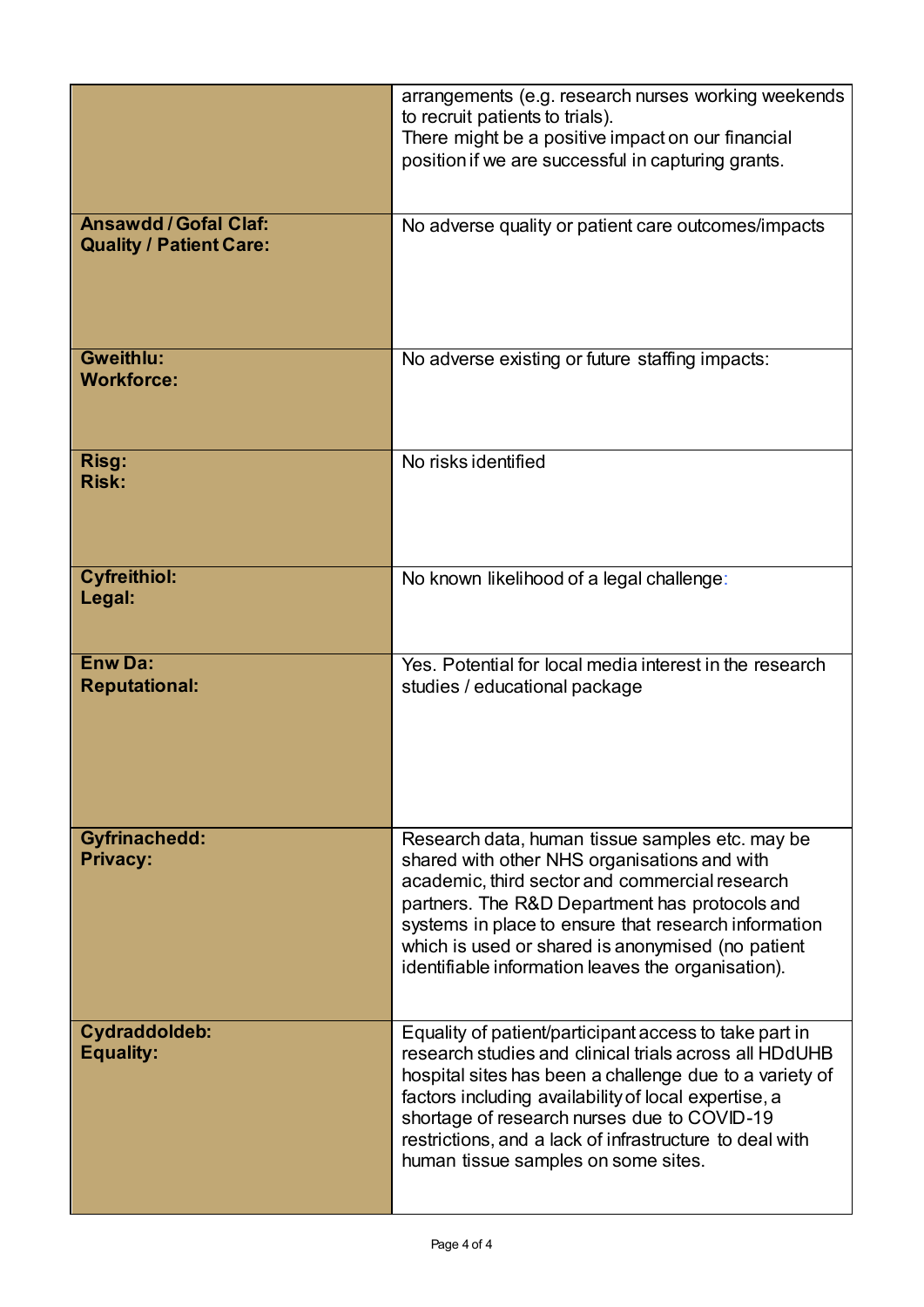|--|

| NATIONAL/INTERNATIONAL PORTFOLIO STUDIES<br><b>OPEN IN HYWEL DDA</b>                                                                                                                                                                                                                                                                                                                                                                                                                                                                                                                                                                       | NO. OF<br><b>PATIENTS</b><br><b>RECRUITED</b><br><b>INTO THE</b><br><b>STUDY</b><br><b>FROM</b><br><b>HDUHB</b> |
|--------------------------------------------------------------------------------------------------------------------------------------------------------------------------------------------------------------------------------------------------------------------------------------------------------------------------------------------------------------------------------------------------------------------------------------------------------------------------------------------------------------------------------------------------------------------------------------------------------------------------------------------|-----------------------------------------------------------------------------------------------------------------|
| RECOVERY - IRAS 281712<br>An platform randomised trial looking at the effectiveness of re-<br>purposed drugs for patients with suspected or confirmed COVID-19<br>Drugs currently in the trial in HDdUHB<br>Hydroxychloroquine<br>Azithromycin<br>Patients are randomised between one of the drug arms and normal<br>treatment.<br>Outcomes are measured at 28 days<br>https://www.recoverytrial.net<br>A paediatric arm has also just opened in Glangwili General Hospital<br>$(GGH)$ .<br>Over 9,000 patients have been recruited into this study across the<br>UK, and the first outcomes are expected to be presented in June<br>2020. | 14                                                                                                              |
| <b>CCP-UK Tier 0 - IRAS 126600</b><br>Near real-time analysis and reporting of the clinical characteristics of<br>patients admitted to hospital with SARS-CoV-2 infection, to inform<br>the research and public health responses.<br>Data collection only on patients who test positive for COVID-19.<br>Data collected on Day 1, Day 3, Day 6, Day 9 & outcome<br>https://isaric4c.net<br>Early results from this study have been released in a pre-publication<br>paper.                                                                                                                                                                 | 181                                                                                                             |
| <b>GENOMICC - IRAS 269326</b><br>A study which looks at how differences in a person's DNA could<br>influence how sick they become when they are infected with<br>COVID-19. It is an Intensive Care Unit (ICU) study and involves<br>collecting a single blood sample along with data collected at Day 0,<br>Day 3 & Day 60<br>https://genomicc.org<br>Study opened on 11.05.2020                                                                                                                                                                                                                                                           | 1                                                                                                               |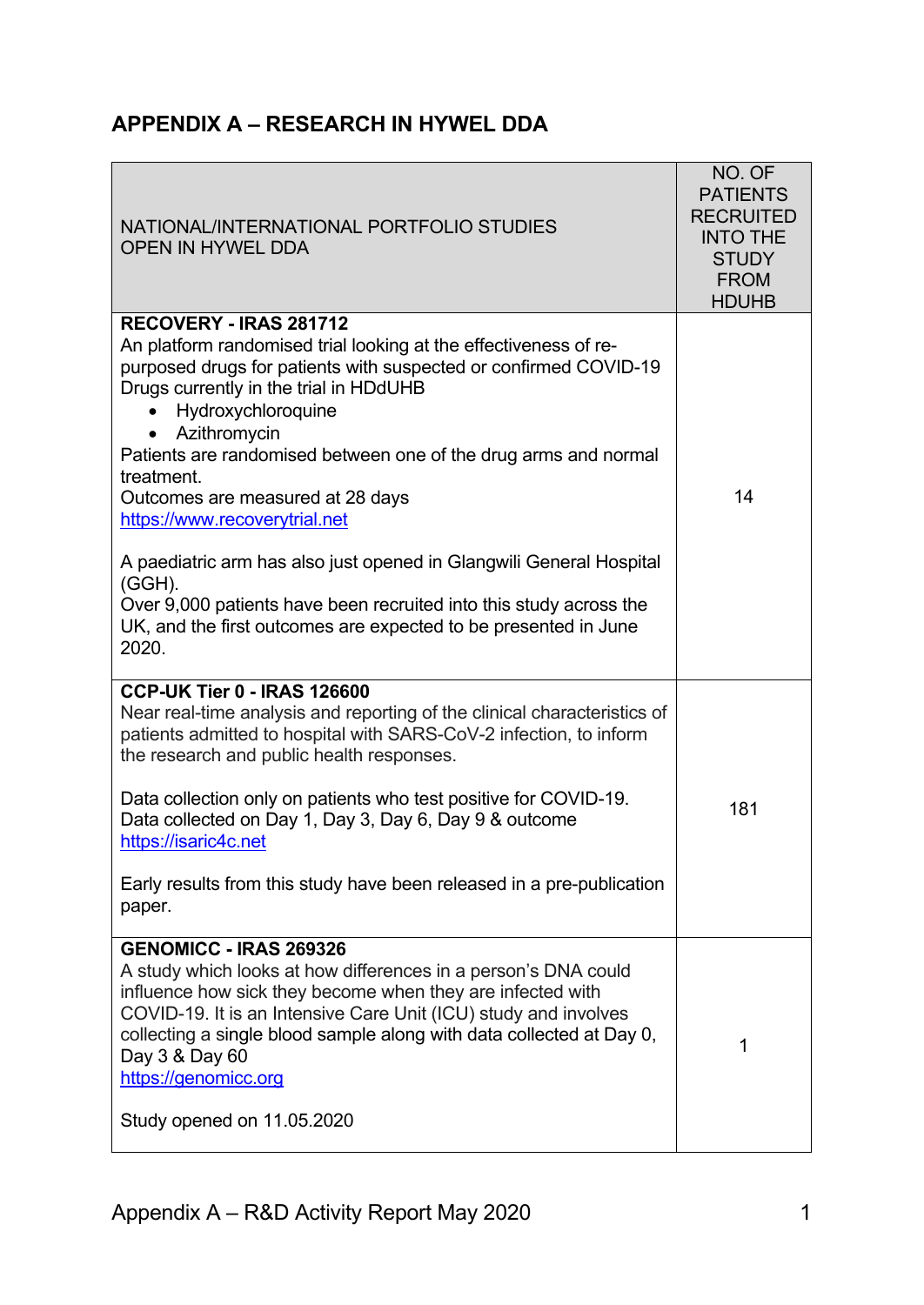| <b>REMAP-CAP - IRAS 237150</b>                                      |                                                            |                                  |
|---------------------------------------------------------------------|------------------------------------------------------------|----------------------------------|
| A Randomized, Embedded, Multifactorial Adaptive Platform trial      |                                                            |                                  |
| (REMAP) to trial a variety of re-purposed drugs and new treatments. |                                                            |                                  |
| For ICU patients only, to identify the effect of a range of         |                                                            |                                  |
| interventions to improve outcome as defined by all-cause mortality  |                                                            |                                  |
| at 90 days                                                          |                                                            |                                  |
| The domains in the study include                                    |                                                            |                                  |
| Corticosteroids<br>$\bullet$                                        |                                                            |                                  |
| Antibiotics                                                         |                                                            | In Set up                        |
| Antivirals<br>$\bullet$                                             |                                                            |                                  |
| Immune modulation                                                   |                                                            |                                  |
| <b>Convalescent Plasma</b>                                          |                                                            |                                  |
| Therapeutic anticoagulation                                         |                                                            |                                  |
| https://remapcap.org                                                |                                                            |                                  |
|                                                                     |                                                            |                                  |
| To open in GGH only.                                                |                                                            |                                  |
|                                                                     |                                                            |                                  |
| <b>PRINCIPLE - - IRAS: 281958</b>                                   | Seven GP practices in HDdUHB                               |                                  |
|                                                                     | are taking part                                            |                                  |
| <b>Platform Randomised trial of INterventions</b>                   | Meddygfa Emlyn                                             |                                  |
| against COVID-19 In older people - A Primary                        | (Newcastle Emlyn)                                          |                                  |
| Care study to evaluate the use of                                   | $\bullet$                                                  | Meddygfa Teilo (Llandeilo)       |
| Hydroxychloroquine in community healthcare                          | <b>Borth Medical Practice</b>                              |                                  |
| settings with the aim of reducing the need for                      | $\bullet$                                                  | <b>Lampeter Medical Practice</b> |
| hospital assessment.                                                | $\bullet$                                                  | The Robert Street Practice       |
|                                                                     | (Pembroke Dock)                                            |                                  |
| The study is being co-ordinated by Health and                       | <b>Barlow House Surgery</b><br>$\bullet$                   |                                  |
| Care Research Wales (HCRW)                                          | (Milford Haven)                                            |                                  |
|                                                                     | $\bullet$                                                  | Preseli Practice - Newport       |
| https://www.phctrials.ox.ac.uk/principle-trial                      | & Crymych Surgery                                          |                                  |
| <b>FLU-CAT - IRAS: 30029</b>                                        |                                                            |                                  |
| Surveillance study open since 2017 to collect                       |                                                            |                                  |
| data on any viral pandemics. A prospective                          |                                                            |                                  |
| analysis, linking criteria in a GP's assessment of                  | Data collected by GPs                                      |                                  |
| patients presenting with influenza like illness, to                 | participating in the Clinical                              |                                  |
| immediate management decisions and patient                          | <b>Practice Research Datalink</b>                          |                                  |
| outcomes.                                                           | (CPRD)                                                     |                                  |
|                                                                     |                                                            |                                  |
| https://www.nihr.ac.uk/covid-studies/study-                         |                                                            |                                  |
| detail.htm?entryId=30029                                            |                                                            |                                  |
| Neonatal complications of coronavirus.                              |                                                            |                                  |
| <b>IRAS: 282127</b>                                                 |                                                            |                                  |
| Surveillance study opened in April 2020 to                          | The study is being carried out                             |                                  |
| collect data on any viral pandemics. This study                     | through the British Paediatric<br>Surveillance Unit (BPSU) |                                  |
| will collect information about new-born babies                      | www.rcpch.ac.uk/work-we-                                   |                                  |
| who have Coronavirus or who are born to                             | do/bpsu                                                    |                                  |
| mothers who have Coronavirus.                                       |                                                            |                                  |
| https://www.nihr.ac.uk/covid-studies/study-                         |                                                            |                                  |
| detail.htm?entryId=282127                                           |                                                            |                                  |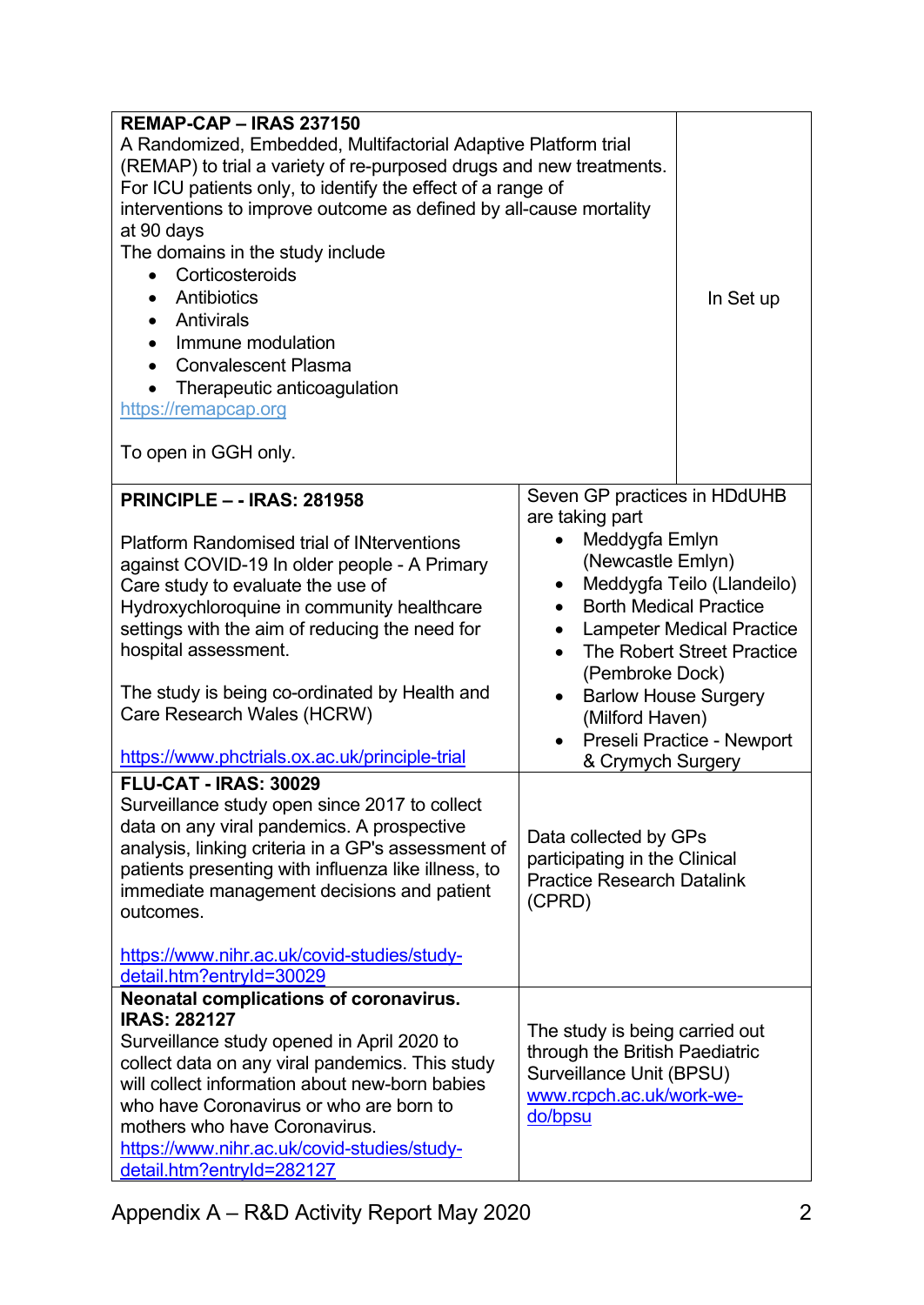| UK Obstetric Surveillance System (UKOSS).<br><b>IRAS: 112935</b><br>Opened in April 2020 to collect data on any viral<br>pandemics. A national Surveillance study of<br>women hospitalised with confirmed COVID-19 in<br>pregnancy. | Anonymous information is<br>collected through the existing UK<br><b>Obstetric Surveillance System</b><br>(UKOSS) reporters, who are<br>based in all maternity units in the<br>UK |
|-------------------------------------------------------------------------------------------------------------------------------------------------------------------------------------------------------------------------------------|----------------------------------------------------------------------------------------------------------------------------------------------------------------------------------|
| https://www.nihr.ac.uk/covid-studies/study-<br>detail.htm?entryId=112935                                                                                                                                                            |                                                                                                                                                                                  |
| EMBARC (COVID arm). IRAS: 165833<br>Registry of bronchiectasis patients open since<br>2015, now open with a COVID-19 arm.                                                                                                           | Existing patients in the EMBARC<br>study are being screened every<br>week to see if they have a +ve<br>COVID-19 swab.                                                            |

| <b>HYWEL DDA SPONSORED STUDIES</b>                                                                                                                                                                                                                                                                                                                                                                                                     |                                     |
|----------------------------------------------------------------------------------------------------------------------------------------------------------------------------------------------------------------------------------------------------------------------------------------------------------------------------------------------------------------------------------------------------------------------------------------|-------------------------------------|
| CTEX RG7 - IRAS: 282487 (HDUHB Sponsored multisite device<br>study)<br>A study to provide preliminary and very limited indications of the<br>effectiveness, acceptability and safety of the CTEX WG7 CPAP<br>device.<br>This is a multi-site study across Wales.<br>A patient is placed on trial machine for 12hrs, and a record of their<br>observations for an hour either side of the change onto the trial<br>machine is recorded. | 1                                   |
| Characterising the immune response in COVID19. IRAS:<br>283234 (HDUHB Sponsored study).<br>To identify patterns of immune response in people with COVID-19<br>at different stages / severity of illness.<br>Blood samples taken from patients admitted with COVID-19                                                                                                                                                                   | Opening<br>01.06.20. in<br>PPH only |
| <b>Hywel Dda BioBank. IRAS:</b><br>The Hywel Dda biobank stores various tissue types and information<br>about patient's health which can be used to help further research.<br>Patients are asked to give consent for any leftover blood or other<br>tissue to be donated to the BioBank and used in other studies.<br>Currently the Biobank is recruiting people who either have COVID-<br>19 or who have recovered from COVID-19      | 20                                  |

#### NATIONAL/INTERNATIONAL POTENTIAL STUDIES **CROWN CORONATION – IRAS 282280**

An International, Multi-site, RCT Trial Assessing the Effectiveness of Varied Doses

of Oral Chloroquine in Preventing or Reducing the Severity of COVID-19 Disease in Healthcare Workers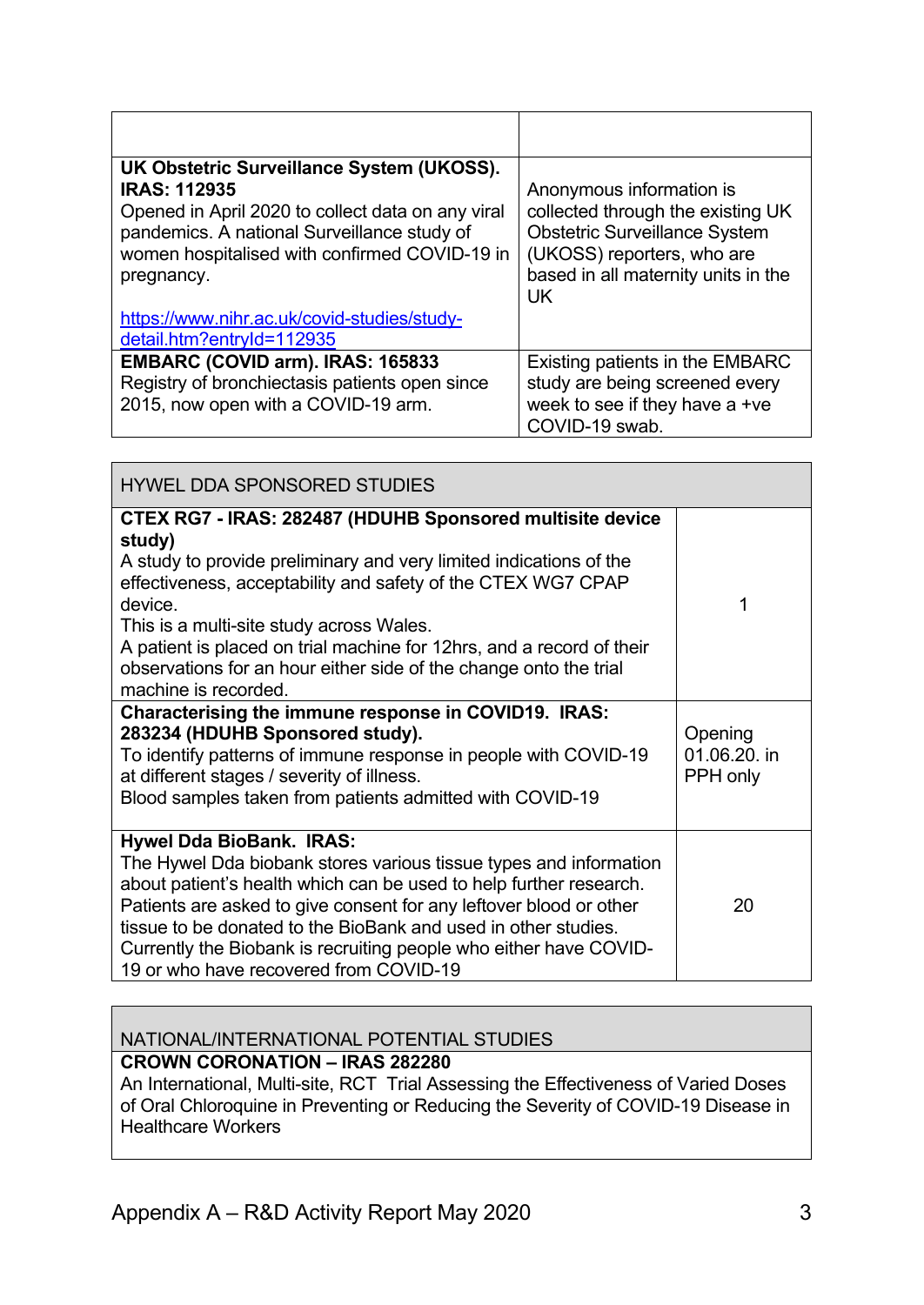Randomization will be stratified by age (<50 and >50) and site. Participants will be healthcare workers at risk for contracting SARS-CoV-2.

https://clinicaltrials.gov/ct2/show/NCT04333732 https://www.nihr.ac.uk/covid-studies/study-detail.htm?entryId=282280

**PAN-COVID - Pregnancy and Neonatal Outcomes in COVID-19. - IRAS: 282655** To develop a global database detailing a number of outcomes (death of the baby or mother, stillbirth, miscarriage, pregnancy complications, gestational age at delivery, delivery method and testing the baby for SARS-CoV-2). The aim of this database is to understand the natural history of SARS-CoV-2 and COVID-19 and the impact on mothers and their babies to guide both treatment and prevention.

PI identified. Awaiting the approval from Maternity.

https://www.nihr.ac.uk/covid-studies/study-detail.htm?entryId=282655

**PRIEST - IRAS: 101138** An A&E study looking at the initial assessment / triage of patients with COVID-19. The aim is to identify the key signs & symptoms that help to predict outcomes in patients with COVID-19. https://www.sheffield.ac.uk/scharr/sections/hsr/cure/priestpages/priest

The Health Board is ready to go with this study however the sponsors have suspended any additional sites.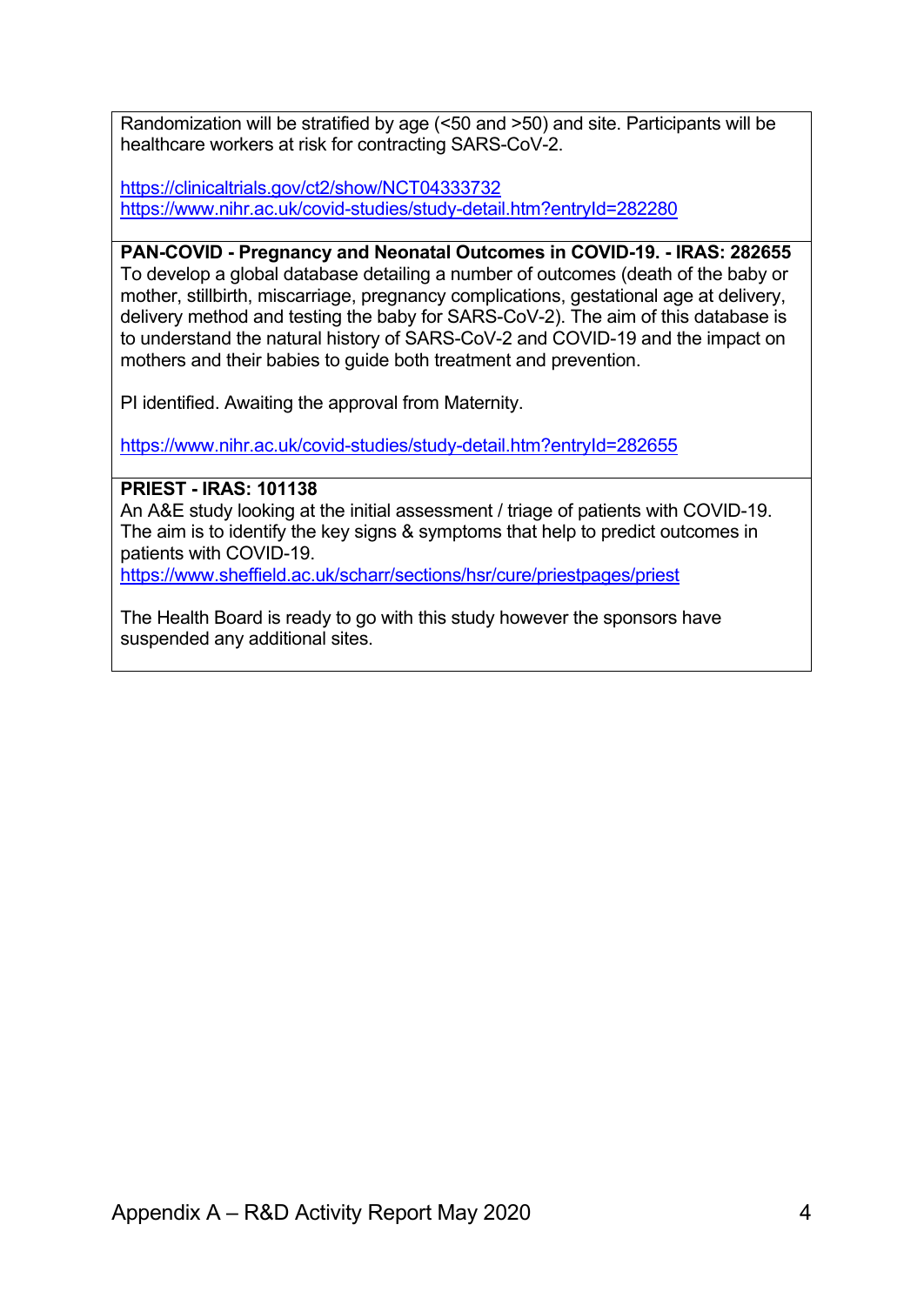# **APPENDIX B – GRANT APPLICATIONS AND RESEARCHER DEVELOPMENT**

- Two 'Research for Patient and Public Benefit' grant applications have progressed to next stage, comments were received on May 14<sup>th</sup> and a response is being prepared.
- 34 / 50 places in the Pfizer/British Medical Journal publication course have been filled.
- Research & Development newsletter and communications materials were prepared for International Clinical Trials Day on 20<sup>th</sup> May. This had a excellent response with 13,000 views of the video by Dr Philip Kloer, 8,000 views of the video by Linda O'Brien one of the research nurses, and 250 downloads of the newsletter
- A Research & Development Handbook is in preparation.
- A 'Getting into Research' webinar is scheduled for 1<sup>st</sup> June. This will be the first in a series of webinars designed to support staff develop their interest in research. 78 members of staff have so far applied for access to this.
- In 2019/20 funding bids totalling £3,638,057.62 were submitted with £160,196.00 of funding being awarded. The decision for £856,410.00 is pending.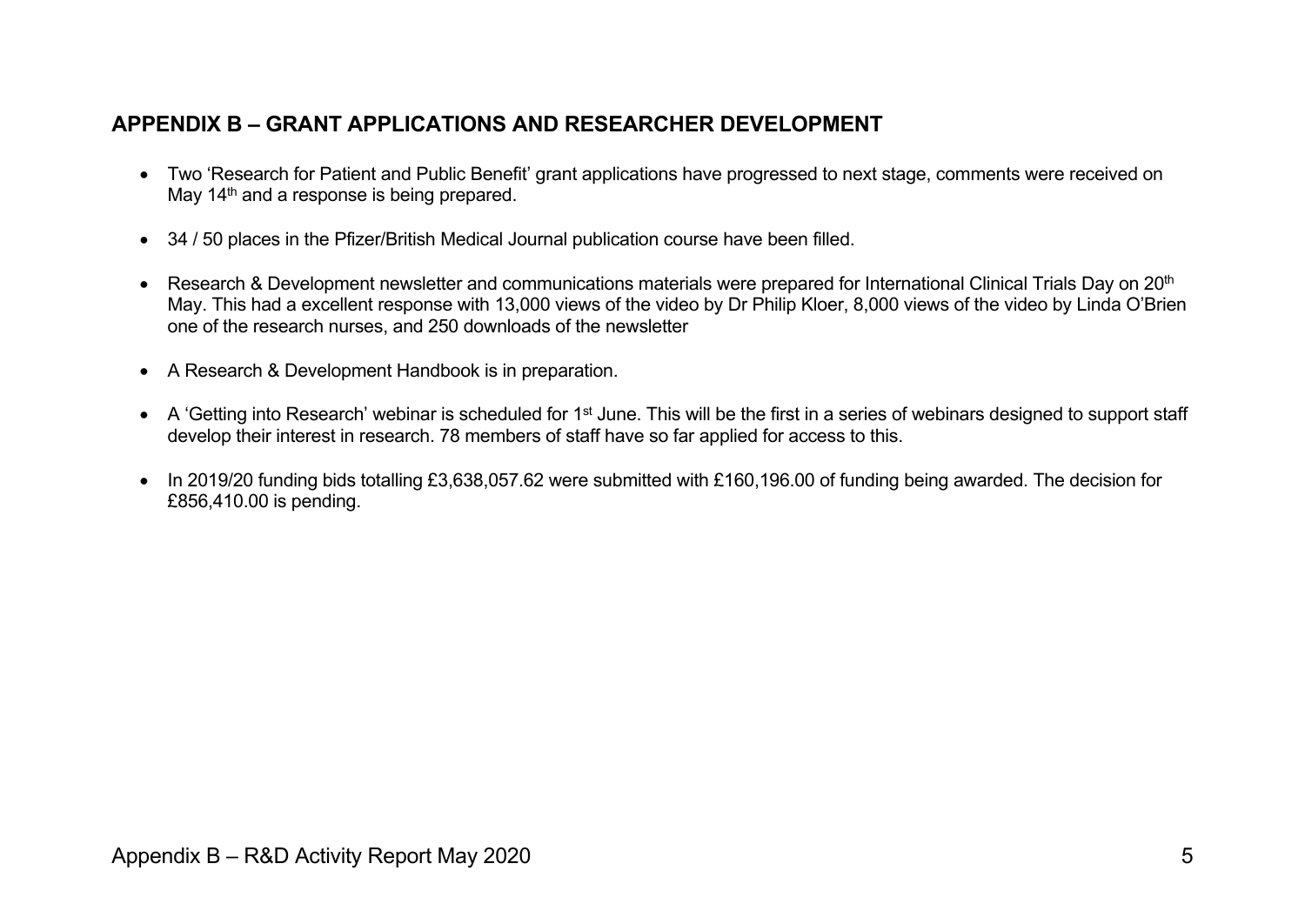

### **PWYLLGOR ANSAWDD, DIOGELWCH A SICRHAU PROFIOD QUALITY, SAFETY AND EXPERIENCE ASSURANCE COMMITTEE**

| <b>DYDDIAD Y CYFARFOD:</b><br><b>DATE OF MEETING:</b> | 09 June 2020                                           |
|-------------------------------------------------------|--------------------------------------------------------|
| <b>TEITL YR ADRODDIAD:</b>                            | Research & Development Sub-Committee Annual            |
| <b>TITLE OF REPORT:</b>                               | Report 2018/19                                         |
| <b>CYFARWYDDWR ARWEINIOL:</b>                         | Dr Philip Kloer, Executive Medical Director and Deputy |
| <b>LEAD DIRECTOR:</b>                                 | <b>CEO</b>                                             |
| <b>SWYDDOG ADRODD:</b><br><b>REPORTING OFFICER:</b>   | Dr Caroline Williams, Senior Operations Manager R&D    |

**Pwrpas yr Adroddiad** (dewiswch fel yn addas) **Purpose of the Report** (select as appropriate) Ar Gyfer Penderfyniad/For Decision

#### **ADRODDIAD SCAA SBAR REPORT Sefyllfa / Situation**

The purpose of this paper is to present the Research & Development (R&D) Sub-Committee Annual Report 2018/19 to the Quality, Safety & Experience Assurance Committee (QSEAC). The R&D Sub-Committee Annual Report provides assurances in respect of the work that was undertaken by the Sub-Committee during 2018/19 and outlines the main achievements which have contributed to robust integrated governance across the University Health Board (UHB).

This report from 2018/19 should have been submitted to the University Partnership Board in May 2019. This omission was identified in an Internal Audit (IA 1920-09 R&D Governance Review) in February 2020, with a requirement to submit the report.

With the University Partnership Board now disbanded and the R&D Sub-Committee instead reporting to QSEAC, this report is submitted to remedy the oversight.

# **Cefndir / Background**

The UHB's Standing Orders and the terms of reference for the R&D Sub-Committee required the submission of an Annual Report to the University Partnership Board to summarise the work of the Sub-Committee and to identify how it has fulfilled the duties required of it. The University Partnership Board has been disbanded and the R&D function is now being overseen from an assurance perspective by QSEAC.

The fundamental purpose of the R&D Sub-Committee in 2018/19 was to assure the Board, via the University Partnership Board, that it was discharging its functions and meeting its responsibilities with regards to the quality and safety of research activity carried out within the organisation.

The Annual Report (2018/19) specifically comments on the key issues considered by the Sub-Committee in terms of quality, safety and performance management of research activities, and the adequacy of the research governance and quality assurance systems and processes in place.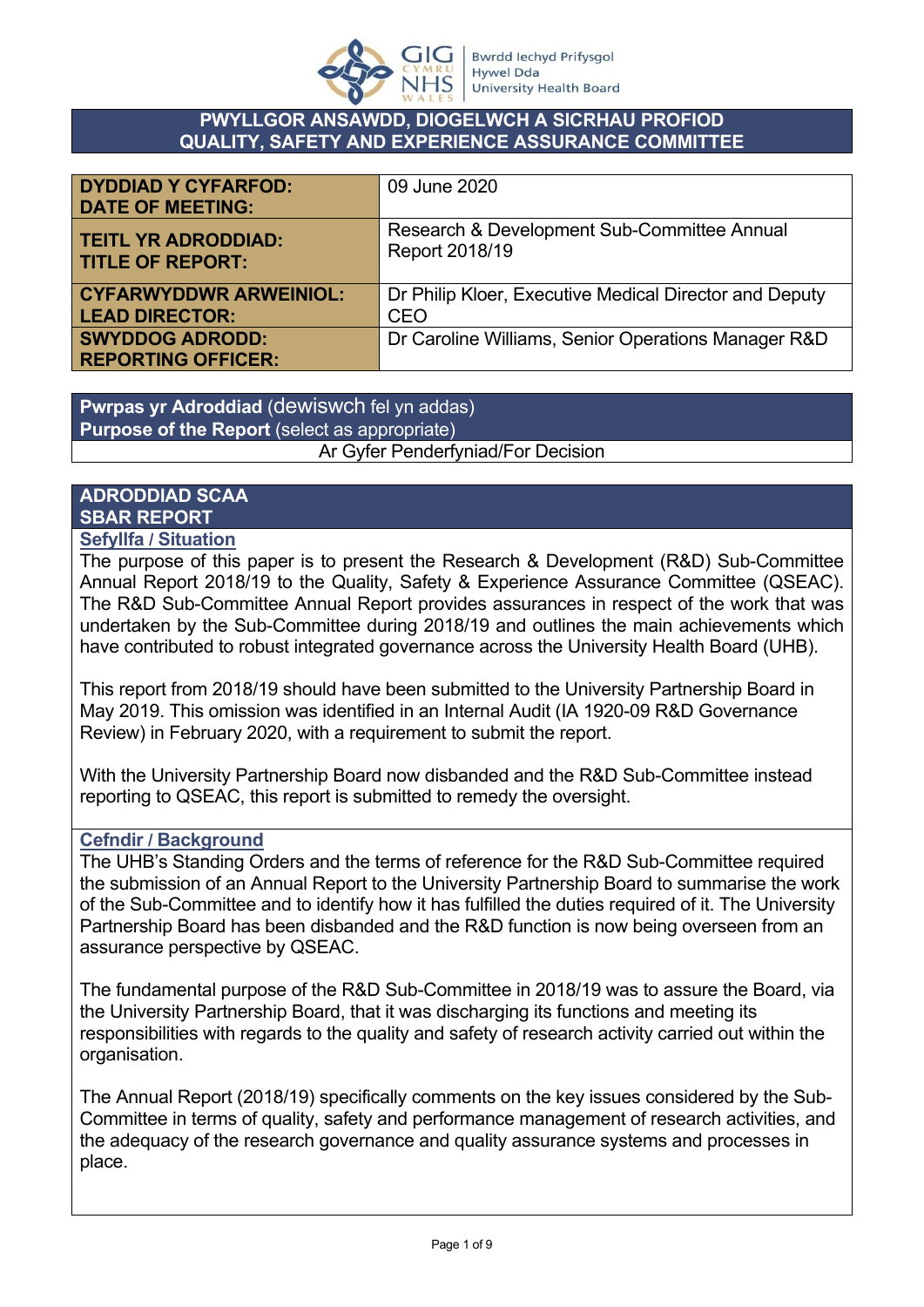#### Asesiad / Assessment

The R&D Sub-Committee has been established under Board delegation with the Health Board approving updated Terms of Reference for the University Partnership Board. The updated Terms of Reference of the Research and Development Sub-Committee were reviewed and approved at the meeting on 21st May 2018.

The Sub-Committee's purpose is to provide assurance to the University Partnership Board around the organisation's research activities, ensuring that there is an accurate reflection of quality, safety, and performance management to deliver against gaps in assurance.

In discharging this role, the Sub-Committee is required to oversee and monitor the research agenda for the University Partnership Board in respect of its provision of advice to the Board, and ensure the implementation and adherence to relevant research legislation and any requests for reports to Health and Care Research Wales, Welsh Government.

The Sub-Committee reported to the Board in 2018/19 via the University Partnership Board to:

### **Assure the Board in relation to arrangements for ensuring compliance with all relevant frameworks, standards, legal and reporting requirements**

- The UK Policy Framework for Health and Social Care Research (2017),
- The Medicines for Human Use (Clinical Trials) Regulations (2004) as amended.
- The General Data Protection Regulations (2018), which replaced the Data Protection Act (1998) on 25/05/18.
- International Conference for Harmonisation of Good Clinical Practice (ICH-GCP) standards (1996).
- Human Tissue Act (2004).
- The Medical Devices Regulations (2002) as amended

**Consider the implications for the Board of the outcomes arising from relevant review, audit or inspection carried out by external regulatory authorities, reviewing progress with resulting Corrective And Preventative Action plans (CAPAs) and authorising their completion**

- The Medicines and Healthcare products Regulatory Agency (MHRA).
- The Human Tissue Authority (HTA).

**Oversee the development of the Board's documentation in line with local and national priorities and guidance, for sign off by the Board after scrutiny by the University Partnership Board**

- Research and Development Strategy
- R&D Strategic Objectives
- R&D Policies
- R&D Standard Operating Procedures
- R&D Guidelines for Researchers

**Ensure the Health Board maintains its University status by monitoring and driving improvement in those metrics associated with University status against which it will be judged by Welsh Government**

- **University Links**
- Health Education and Training Contribution
- Contribution to Quality Care
- Contribution to Health Research
- Contribution to other Health related activities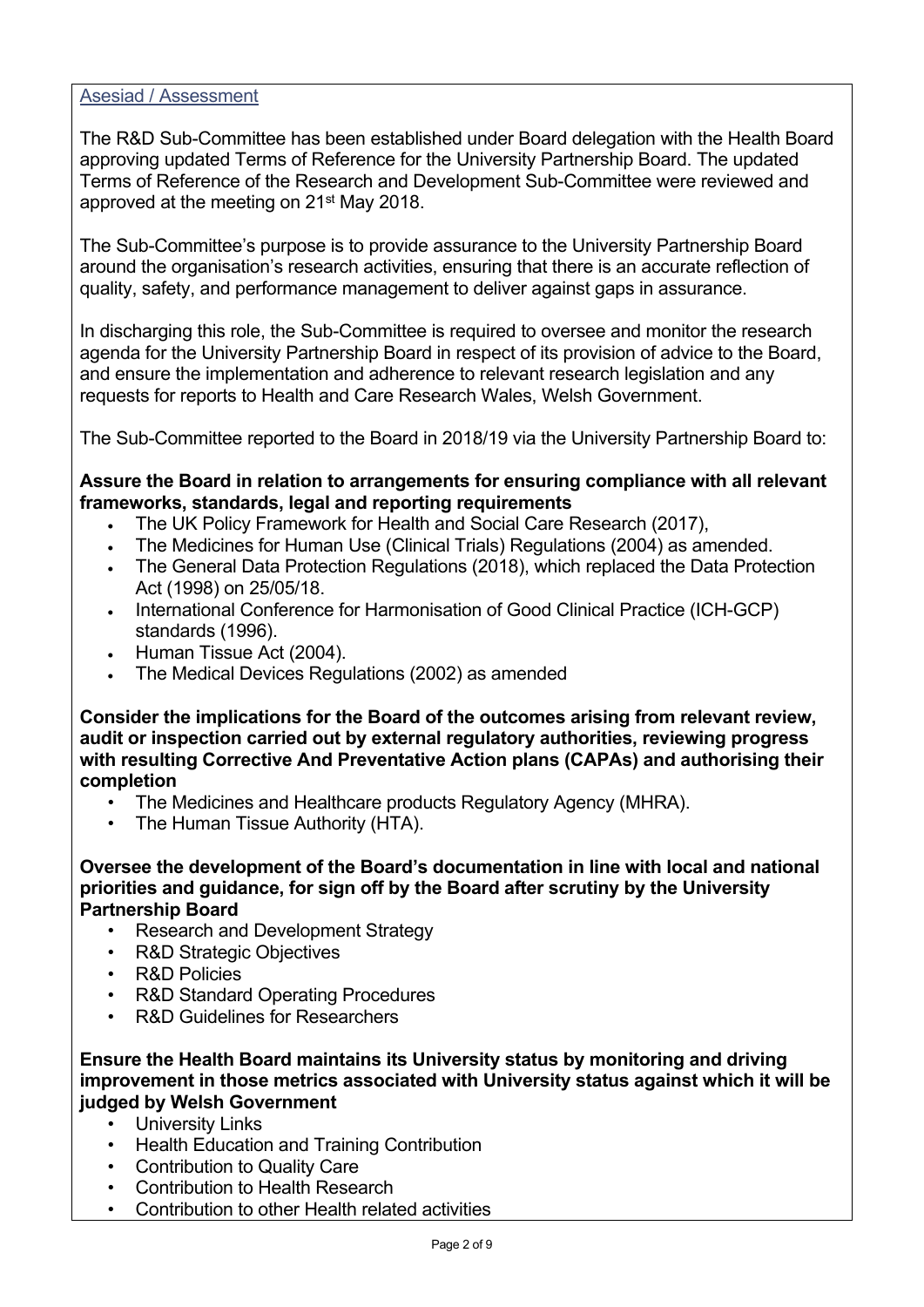# **Provide general assurance to the Board by**:

- Ensuring strong relationships and effective communication with associated Higher Education Institutions and other external organisations.
- Promote the dissemination of research findings in order to contribute to clinical effectiveness and evidence-based healthcare delivery.
- Agree issues to be escalated to the University Partnership Board with recommendations for action.
- Provide assurance to the Board that the ring fenced R&D Activity Based Funding is being spent according to Welsh Government requirements.
- Ensure R&D is appropriately resourced and that resources are channelled to local and national R&D priorities in the health community.
- Report to relevant agencies such as Health and Care Research Wales (HaCRW), Welsh Government, through the approval of the R&D Annual Return, Mid Year Return, Annual Plan and Spending Plan.
- Receive and comment on financial, performance management and data reports submitted to Health and Care Research Wales.
- Review new research applications pertaining to a member's specialist field / management responsibilities when requested by the R&D Manager.
- Promote increased staff involvement in research activity, including facilitating access to relevant training to enhance research capacity and capability.
- Encourage multi-disciplinary and multi-agency R&D, including patient/public involvement where appropriate.
- Report on R&D activity to relevant health community Committees and Health Board via the R&D Director or their nominated person.
- Ensure the implementation and adherence to relevant research legislation and any requests for reports to HaCRW.

# **Research and Development Sub-Committee Groups**

The Sub-Groups reporting to the Research and Development Sub-Committee during 2018/19 were as follows:

**Sponsor Review Panel (SRP) Group** – established to consider whether, for in-house research proposals, the Health Board can/is willing to fulfil its responsibilities as Sponsor as laid out in the Research Governance Framework (RGF) for Health and Social Care in Wales 2nd Edition (Welsh Government 2009), or the UK Policy Framework for Health and Social Care Research (2017) from 01/02/18 (implementation date, superseding the RGF). To that extent the SRP will consider research proposals in terms of:

- Scientific quality and validity:
- Information use and dissemination/value of findings:
- Health and safety of researchers and participants;
- Finance, resource use and Intellectual Property

**R&D Senior Team Group** – established to oversee the strategic objectives of the R&D Department. Issues considered include:

- Change management/restructuring R&D Department to create an Innovation Hub in partnership with the Medical Directorate
- Staff management, prioritising and appointing to new posts and making temporary posts permanent
- Ensuring compliance with the NHS R&D Finance Procedure, and advising research community on the Terms and Conditions affecting management of their Investigator research accounts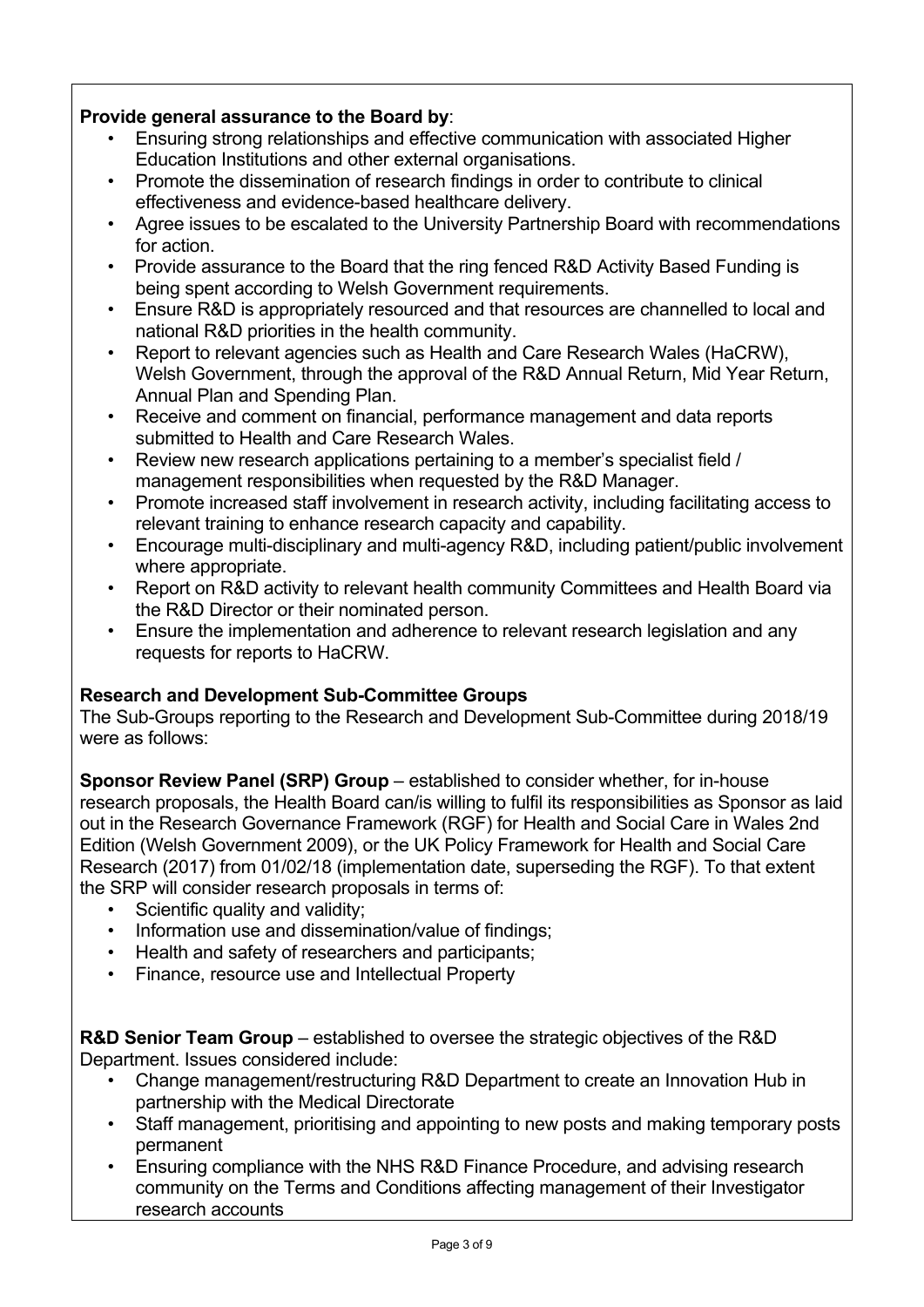**R&D Research Quality Management Group** was established (in April 2018) to provide an independent process for reviewing and addressing research quality assurance issues. Issues considered include:

- Monitoring the production of research standard operating procedures and associated documentation
- Oversight of routine and triggered audits and monitoring visits for research studies
- The delivery of essential research governance training
- Management and oversight of the BioBank
- Data quality and study set up risk monitoring

The Research and Development Sub-Committee Annual Report 2018/19 is intended to outline how the Sub-Committee and its Groups have complied with the duties delegated by the University Partnership Board through the Terms of Reference and also to identify key actions that have been taken to address issues within the Sub-Committee's remit.

### **Constitution**

From the Terms of Reference (approved in May 2018), the membership of the Research and Development Sub-Committee is as follows:

R&D Director (Chair) Deputy R&D Director (Vice Chair) Independent Member Quality Assurance Officer (Research) Senior R&D Manager/R&D Manager Grant & Innovation Manager Representative of the Medical Directorate Representative of the Director of Nursing (with a responsibility for research) Representative of the Director of Therapies and Health Science (with a responsibility for research) Lay representative **Researchers** Representatives from Pathology, Pharmacy and Radiology (as required) Aberystwyth University representative Swansea University representative The University of Wales Trinity Saint David representative R&D Finance Manager Clinical Trials Nurse representative Medical Education and Knowledge representative Workforce and Organisational Development representative Representatives from Health and Care Research Wales Representative from Swansea Trials Unit Representative from Social Care (new)

### **Meetings**

Quarterly Research and Development Sub-Committee meetings were held as follows:

st May 2018 th August 2018 th November 2018 11<sup>th</sup> February 2019

During 2018/19 the Research and Development Sub-Committee was directly accountable to the University Partnership Board for its performance. Following each meeting it provided an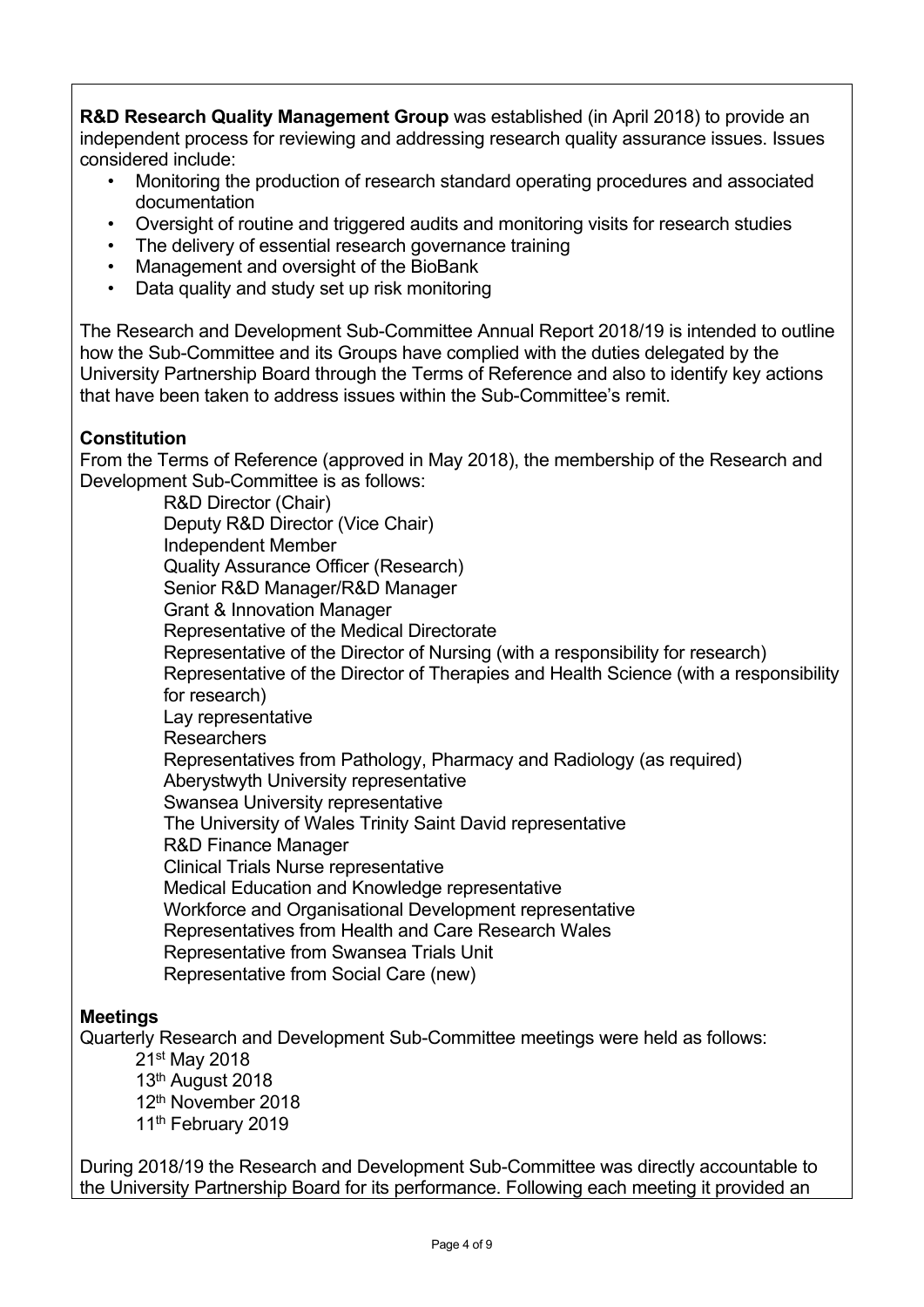assurance to the Committee through a formal written update report which was received at the subsequent Committee meeting.

During 2018/19, the Sub-Committee met on 4 occasions and was quorate at all meetings.

# **Sub-Committee Terms of Reference and Principal Duties**

In discharging its duties, the Research and Development Sub-Committee has undertaken work during 2018/19 against the following areas of responsibility in relation to its Terms of Reference:

### **Providing assurance that the ring-fenced NHS R&D Activity Based Funding is spent according to Welsh Government guidelines and requirements by:**

- Ensuring R&D is appropriately resourced and that resources are channelled to local and national R&D priorities in the health community.
- Reporting to HaCRW, Welsh Government, through the approval of the R&D Annual Return, Mid Year Return, Annual Plan and Spending Plan.
- Receiving and commenting on financial, performance management and data reports submitted to HaCRW.
- R&D funding for 2019/20 has been reduced by £99,000 triggering an organisational change.

### **Overseeing the Research Governance arrangements for managing research activities across Hywel Dda:**

- Number of Clinical Trials of Investigational Medicinal Products (CTIMPs) and non-CTIMPs reviewed and approved (HDdUHB Sponsored and Hosted).
- Total number of Commercial, non-Commercial, Clinical Research Portfolio and Pathway to Portfolio research studies reviewed and approved.
- Total number of research studies/clinical trials reviewed and approved.
- Number of approved studies categorised as High, Medium or Low risk, and summary of approved risk management plans for High risk studies.
- Research studies rejected and summary of reasons including lack of capacity, capability or infrastructure to support.
- Summary of research-related Adverse Events and Serious Adverse Events.
- Making recommendations on summary Research Quality Assurance reports following routine monitoring visits and triggered audits of research studies and clinical trials.

# **Reviewing and approving R&D Strategies, Policies, Procedures and Guidance:**

• During 2018/2019 the following documents were reviewed and approved in line with the UHB's 190 - Written Control Documentation Policy:

446 - BioBank Policy

757 - Document Version Control for Research Standard Operating **Procedure** 

789 - Study set up - Trial Master File/Investigator Site file for Research Standard Operating Procedure

803 - Receiving Informed Consent to Participate in Research Standard Operating Procedure

### **Ensure the Health Board maintains its University status by monitoring and driving improvement in relevant metrics.**

- Fostering a culture of innovation through partnerships with Agor IP, Bevan Commission exemplars, and the West Wales Academic Health Collaborative
- Appointment of West Wales Academic Health Collaborative Administrator
- Number of research grants applied for and the number successful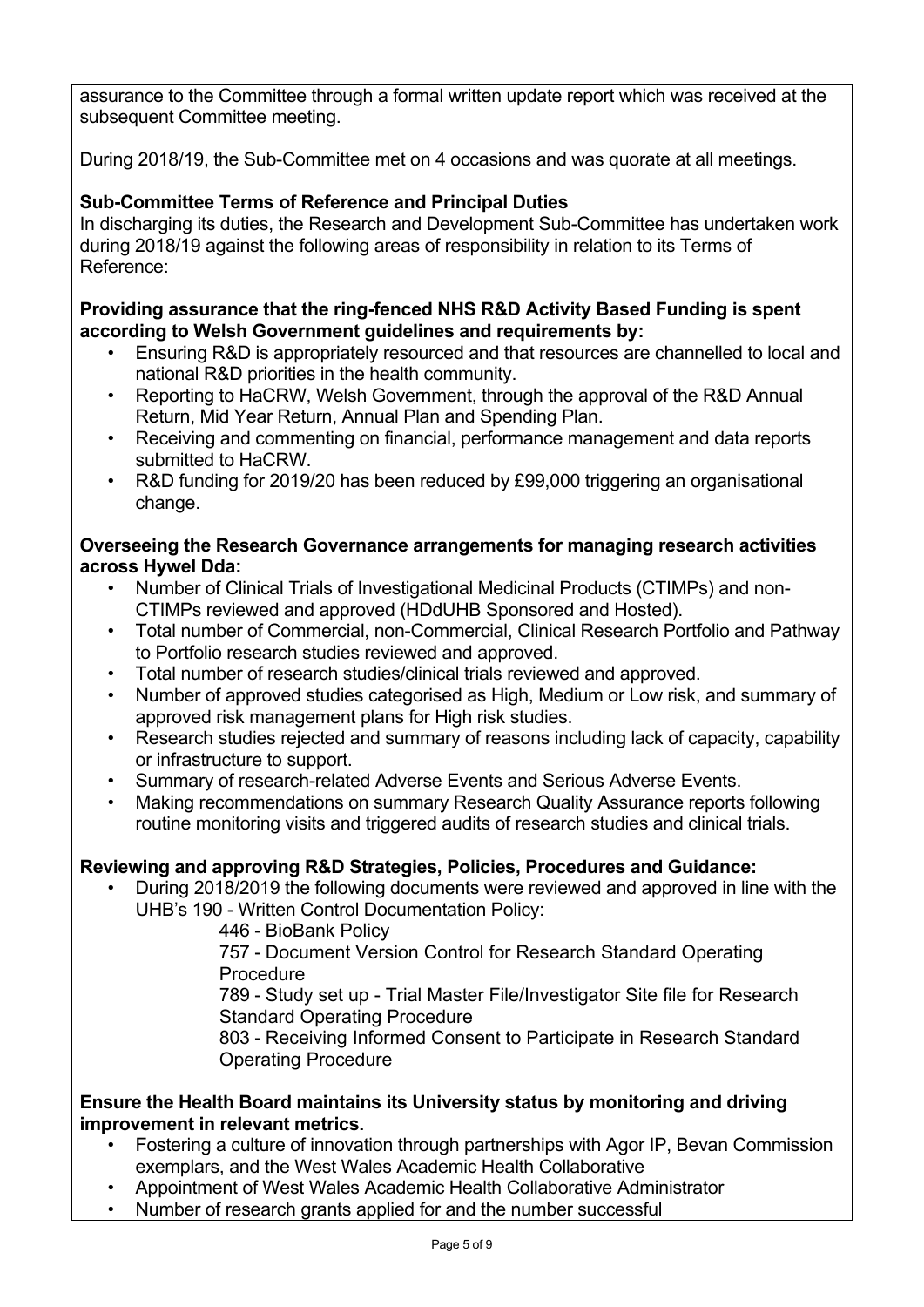• Approval of a joint post with Swansea University for a Deputy Director of Research & Innovation

# **Feedback from Groups:**

**Sponsor Review Panel Group (SRP)** – The revised Sponsorship Review Panel process was approved by the R&D Sub-Committee in May 2018. Written update reports from the SRP Group have been received on four occasions by the R&D Sub-Committee during 2018/19.

• Over the course of the year the group considered eight studies for possible sponsorship by the Health Board, of which,, two were approved and the remaining six returned to the applicant with comments for review and possible resubmission.

**R&D Senior Team Group** – update reports from 12 meetings of the R&D Senior Team Sub-Group were received by the R&D sub-committee highlighting the key areas of work scrutinised and identifying key risks and issues and matters of concern,:

- Increased oversight of Investigator Research accounts to ensure robust financial governance, including new Guidelines for Researchers to implement the recommendations of the All Wales R&D Finance Policy issued by Welsh Government.
- Oversight of the R&D Department's financial reporting to HaCRW to demonstrate compliance with the 'Purpose and Use of NHS R&D Funding Guidelines'; Annual Spending Plan and Annual Work Plan, Mid-Year and Annual Financial Returns were submitted to Welsh Government. R&D delivered a break-even position at the end of the year April 2019. The Annual Return was verified and accepted as a true and fair reflection of the financial position.
- Outcome following the Performance Management Meeting with HaCRW
- Submitting research data reports to the University Partnership Board to demonstrate compliance with HaCRW Key Performance Indicators.

# **Research Quality Management Group**

- A number of R&D Standard Operating Procedures (SOPs), Checklists, Templates and Forms have been completed.
- Internal processes for study audits/monitoring have been more rigorous during 2018/19 than previous years.
- The Quality Assurance Officer (QAO) has undertaken regular monitoring activity throughout the year. Summary outcomes and/or Corrective and Preventative Action plans (CAPAs) from routine/triggered monitoring/auditing visits have been reported in full to the R&D Research Quality Management Group (RQMG) and reported to R&D Sub-Committee for information.
- An ongoing routine audit programme has been agreed with the Research Quality Management Group (RQMG) and R&D Sub Committee.
- A proposed project between HDdUHB and Aberystwyth University to design a new database to track human tissue samples was discussed as the current software license was not fit for purpose.

# **Key Risks and Issues/Matters of Concern**

During 2018/19, the following key risks were raised to the University Partnership Board:

- Certain KPI targets will be difficult to achieve in 2018/19, in particular recruitment to portfolio studies. This is due to some large studies closing, the target increasing 10% on last year, and a lack of Chief and Principal Investigators across HDdUHB
- There is a lack of dedicated research space for research activities and staff on all sites. This will lead to an impact/effect on NHS Research and Development (R&D) Activity Based Funding received from Welsh Government which could be reduced if there is a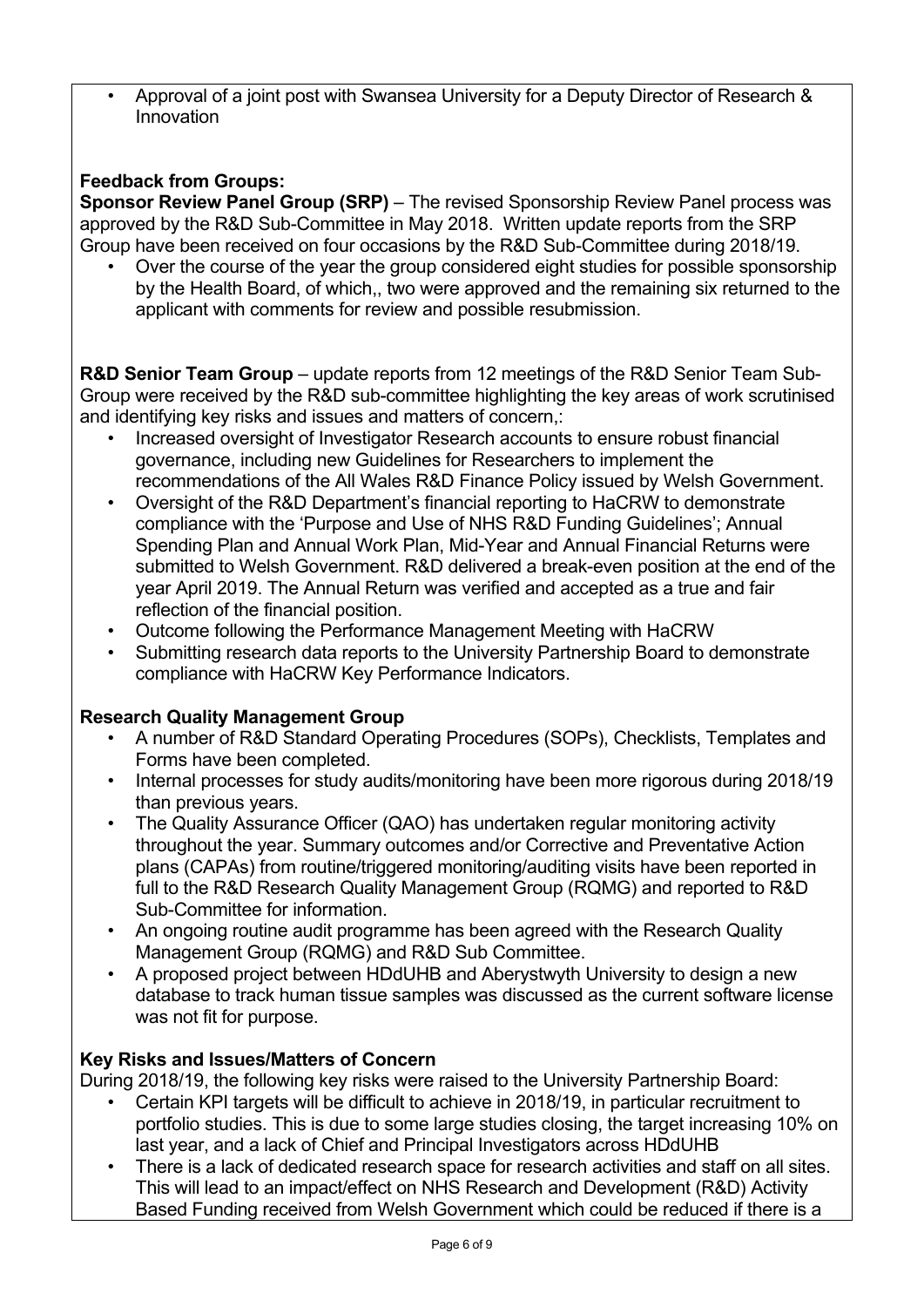downturn in research activity, and this could ultimately put Hywel Dda's 'University' Health Board status at risk.

# **Matters Escalated to University Partnership Board**

During 2018/19, the following matters requiring University Partnership Board level consideration or approval were raised:

- May 2018 R&D Sub-Committee revised Terms of Reference for endorsement
- November 2018 The lack of dedicated research space, lack of CIs/PIs and lack of
- engagement from Consultants to start new studies
- February 2019 The lack of input from Universities to RDSC

# **Research and Development Sub-Committee Developments for 2019/20**

The following developments are planned for the Research and Development Sub-Committee during 2019/20:

- A further review of the Sub-Committee membership will be undertaken.
- Group annual reports to facilitate the Research and Development Sub-Committee annual reporting to the University Partnership Board.
- Membership and terms of reference for groups will be reviewed to more closely define the activities and reduce the number of meetings that each person attends.

### **Argymhelliad / Recommendation**

To endorse, retrospectively, the R&D Sub-Committee Annual Report 2018/19.

| Amcanion: (rhaid cwblhau)<br><b>Objectives: (must be completed)</b>                              |                                                                                                                                                                                                                                                                                  |
|--------------------------------------------------------------------------------------------------|----------------------------------------------------------------------------------------------------------------------------------------------------------------------------------------------------------------------------------------------------------------------------------|
| <b>Committee ToR Reference:</b><br>Cyfeirnod Cylch Gorchwyl y Pwyllgor:                          | 10.4.1 Report formally, regularly and on a timely basis<br>to the Board on the Committee's activities. This<br>includes the submission of a Committee update<br>report, as well as the presentation of an annual<br>report within six weeks of the end of the financial<br>year. |
| Cyfeirnod Cofrestr Risg Datix a Sgôr<br>Cyfredol:<br>Datix Risk Register Reference and<br>Score: | Not Applicable                                                                                                                                                                                                                                                                   |
| Safon(au) Gofal ac lechyd:<br>Health and Care Standard(s):                                       | Governance, Leadership and Accountability                                                                                                                                                                                                                                        |
| Nodau Gwella Ansawdd:<br><b>Quality Improvement Goal(s):</b>                                     | All Quality Improvement Goals Apply                                                                                                                                                                                                                                              |
| <b>Amcanion Strategol y BIP:</b><br><b>UHB Strategic Objectives:</b>                             | Not Applicable                                                                                                                                                                                                                                                                   |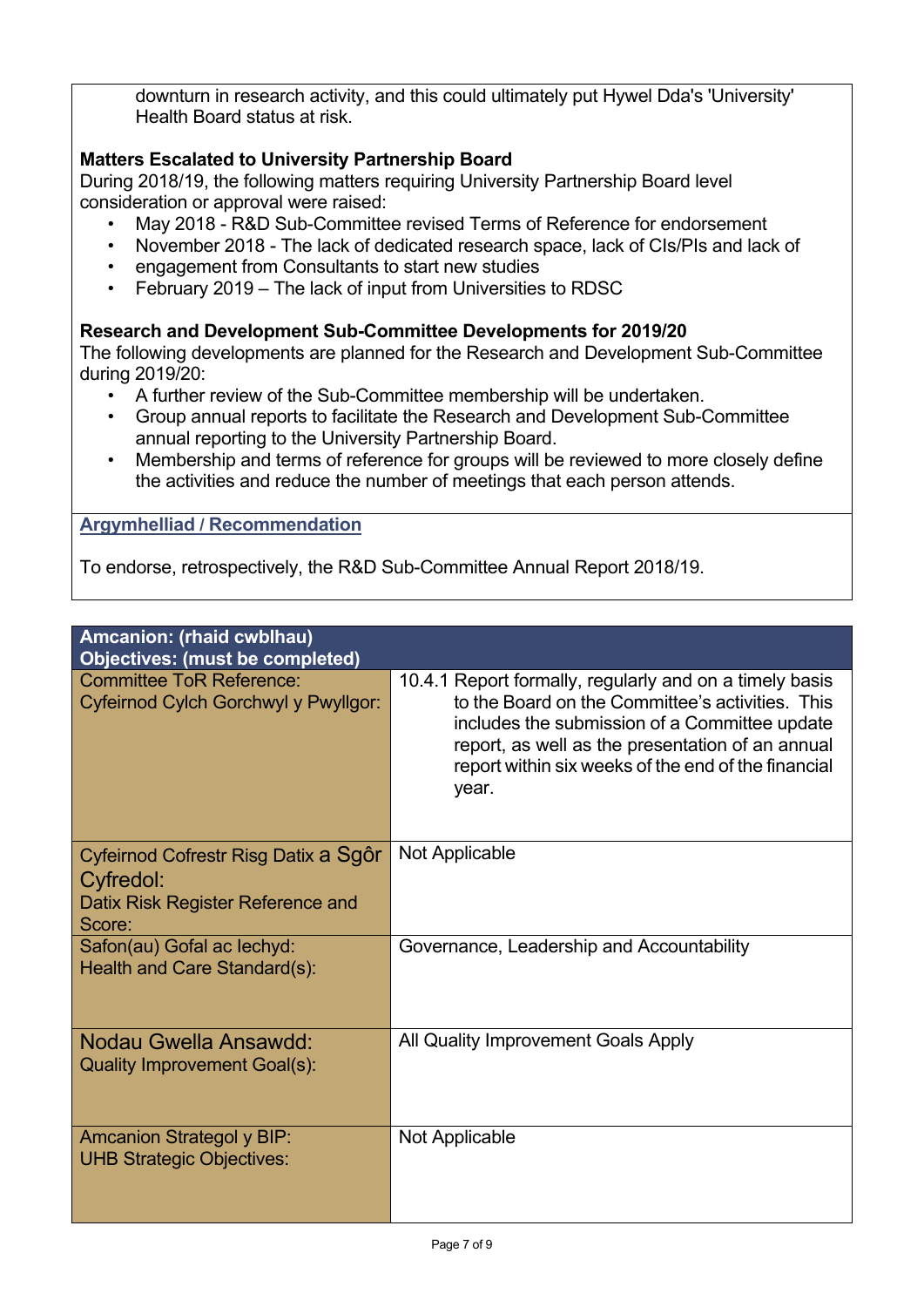| <b>Amcanion Llesiant BIP:</b>      | 10. Not Applicable |
|------------------------------------|--------------------|
| <b>UHB Well-being Objectives:</b>  |                    |
| Hyperlink to HDdUHB Well-being     |                    |
| Objectives Annual Report 2018-2019 |                    |
|                                    |                    |

| <b>Gwybodaeth Ychwanegol:</b><br><b>Further Information:</b>                                                                                                                                                      |                                                                           |
|-------------------------------------------------------------------------------------------------------------------------------------------------------------------------------------------------------------------|---------------------------------------------------------------------------|
| Ar sail tystiolaeth:<br>Evidence Base:                                                                                                                                                                            | Agendas, papers and minutes of the R&D Sub-<br>Committee meetings 2018/19 |
| <b>Rhestr Termau:</b><br><b>Glossary of Terms:</b>                                                                                                                                                                | Included within the body of the report.                                   |
| Partïon / Pwyllgorau â ymgynhorwyd<br>ymlaen llaw y Pwyllgor Ansawdd,<br>Diogelwch a Sicrhau Profiod:<br>Parties / Committees consulted prior<br>to Quality, Safety and Experience<br><b>Assurance Committee:</b> | R&D Sub-Committee Chair and Lead Director                                 |

| <b>Effaith: (rhaid cwblhau)</b><br>Impact: (must be completed)    |                                                                                                                                                                                                                      |
|-------------------------------------------------------------------|----------------------------------------------------------------------------------------------------------------------------------------------------------------------------------------------------------------------|
| <b>Ariannol / Gwerth am Arian:</b><br><b>Financial / Service:</b> | A sound system of internal control, as evidenced in the<br>R&D Sub-Committee's Annual Report, will assist with<br>ensuring financial control, and the safeguard of public<br>funds.                                  |
| <b>Ansawdd / Gofal Claf:</b><br><b>Quality / Patient Care:</b>    | SBAR template in use for all relevant papers and reports.                                                                                                                                                            |
| <b>Gweithlu:</b><br><b>Workforce:</b>                             | SBAR template in use for all relevant papers and reports.                                                                                                                                                            |
| Risg:<br><b>Risk:</b>                                             | SBAR template in use for all relevant papers and reports.                                                                                                                                                            |
| <b>Cyfreithiol:</b><br>Legal:                                     | A sound system of internal control, as evidenced in the<br>R&D Sub-Committee's Annual Report, ensures that any<br>risks to the achievement of the Health Board's objectives<br>are identified, assessed and managed. |
|                                                                   | Compliance with the Health Board's Standing Orders, and<br>the R&D Sub-Committee's Terms of Reference, requires<br>the submission of an Annual Report to the University<br>Partnership Board.                        |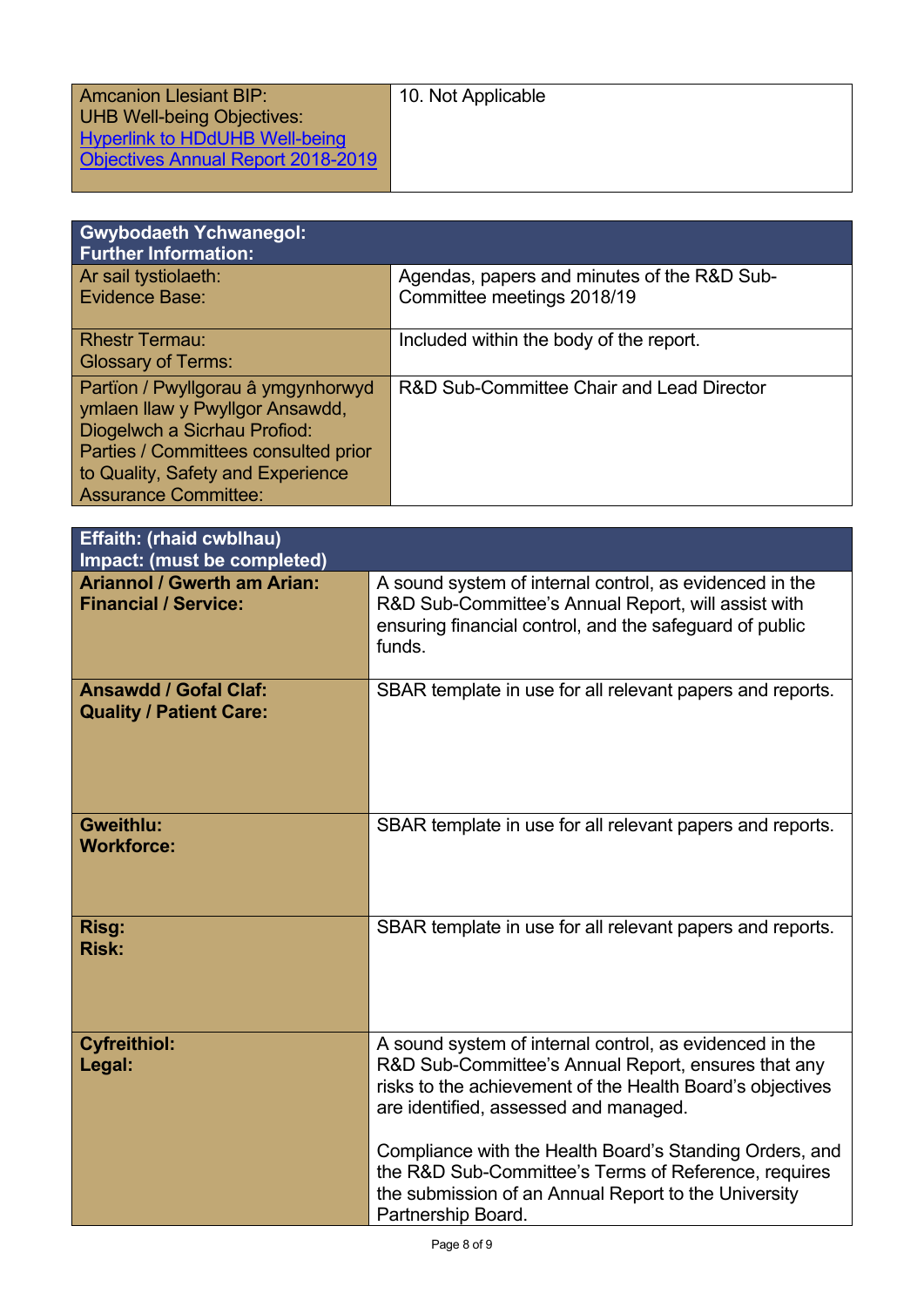| <b>Enw Da:</b><br><b>Reputational:</b>  | Not Applicable |
|-----------------------------------------|----------------|
| <b>Gyfrinachedd:</b><br><b>Privacy:</b> | Not Applicable |
| Cydraddoldeb:<br><b>Equality:</b>       | Not Applicable |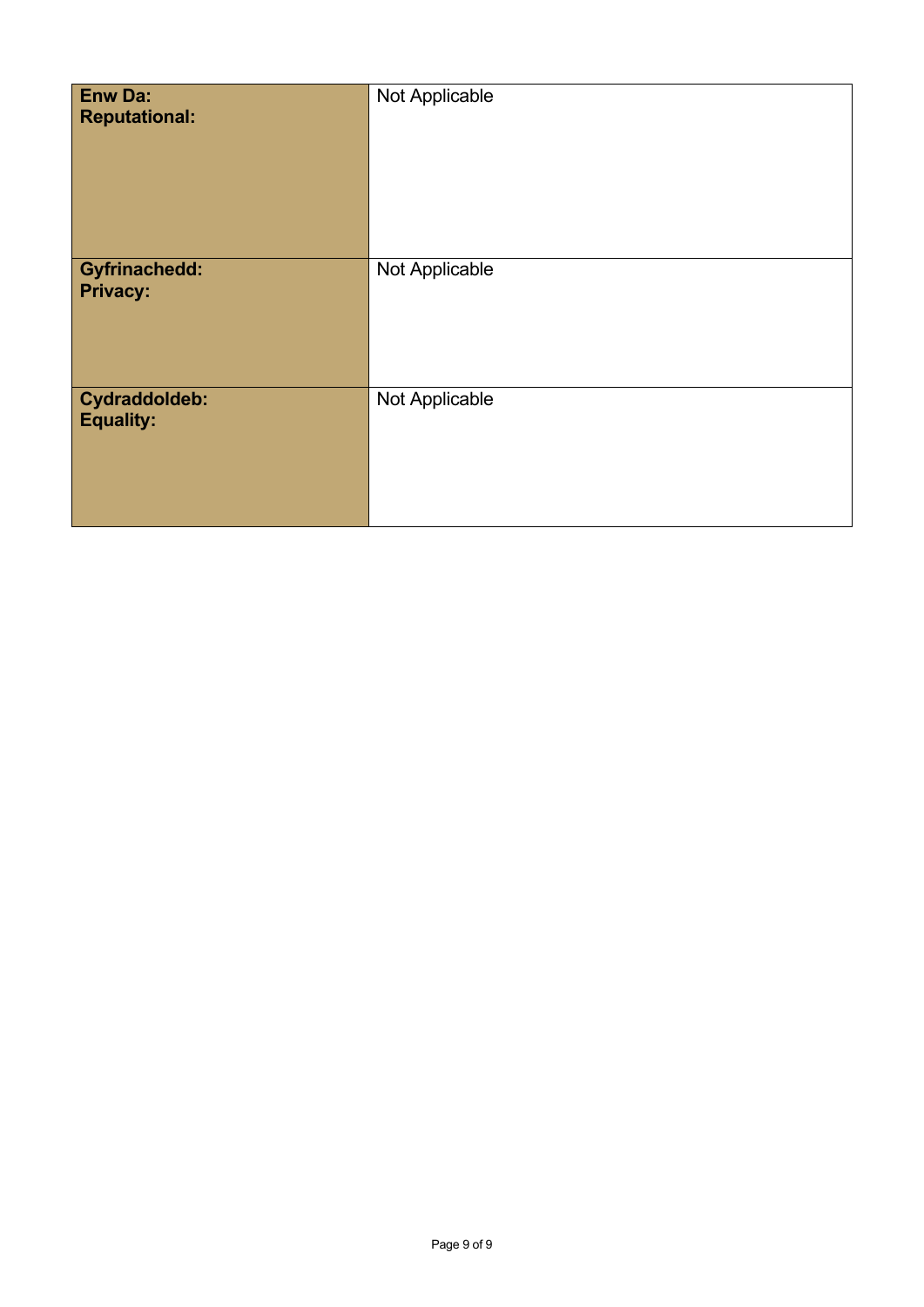

### **PWYLLGOR ANSAWDD, DIOGELWCH A SICRHAU PROFIOD QUALITY, SAFETY AND EXPERIENCE ASSURANCE COMMITTEE**

| <b>DYDDIAD Y CYFARFOD:</b><br><b>DATE OF MEETING:</b> | 09 June 2020                                             |
|-------------------------------------------------------|----------------------------------------------------------|
| <b>TEITL YR ADRODDIAD:</b>                            | Research & Development Sub-Committee Annual              |
| <b>TITLE OF REPORT:</b>                               | Report 2019/20                                           |
| <b>CYFARWYDDWR ARWEINIOL:</b>                         | Dr Philip Kloer, Executive Medical Director and Director |
| <b>LEAD DIRECTOR:</b>                                 | of Clinical Strategy                                     |
| <b>SWYDDOG ADRODD:</b><br><b>REPORTING OFFICER:</b>   | Dr Lisa Seale, Senior R&D Manager                        |

**Pwrpas yr Adroddiad** (dewiswch fel yn addas) **Purpose of the Report** (select as appropriate) Ar Gyfer Penderfyniad/For Decision

# **ADRODDIAD SCAA SBAR REPORT**

# **Sefyllfa / Situation**

The purpose of this paper is to present the Research & Development (R&D) Sub-Committee Annual Report 2019/20 to the Quality, Safety & Experience Assurance Committee. The R&D Sub-Committee Annual Report provides assurances in respect of the work that has been undertaken by the Sub-Committee during 2019/20 and outlines the main achievements which have contributed to robust integrated governance across the University Health Board (UHB).

### **Cefndir / Background**

The Health Board's Standing Orders and the Terms of Reference for the Research and Development Sub-Committee require the submission of an Annual Report to the Quality, Safety and Experience Assurance Committee to summarise the work of the Sub-Committee and to identify how it has fulfilled the duties required of it.

The fundamental purpose of the Research and Development Sub-Committee is to assure the Board, via the Quality, Safety and Experience Assurance Committee, that it is discharging its functions and meeting its responsibilities with regards to the quality and safety of research activity carried out within the organisation.

The Annual Report specifically comments on the key issues considered by the Sub-Committee in terms of quality, safety and performance management of research activities, and the adequacy of the research governance and quality assurance systems and processes in place.

### Asesiad / Assessment

The R&D Sub-Committee has been established under Board delegation with the Health Board approving terms of reference for the Quality, Safety & Experience Assurance Committee at its Board meeting on 26<sup>th</sup> January 2017. The terms of reference of the R&D Sub-Committee were approved at its meeting on 21st May 2018.

These terms of reference clearly detail the Sub-Committee's purpose to provide assurance to the Quality, Safety & Experience Assurance Committee around the organisation's research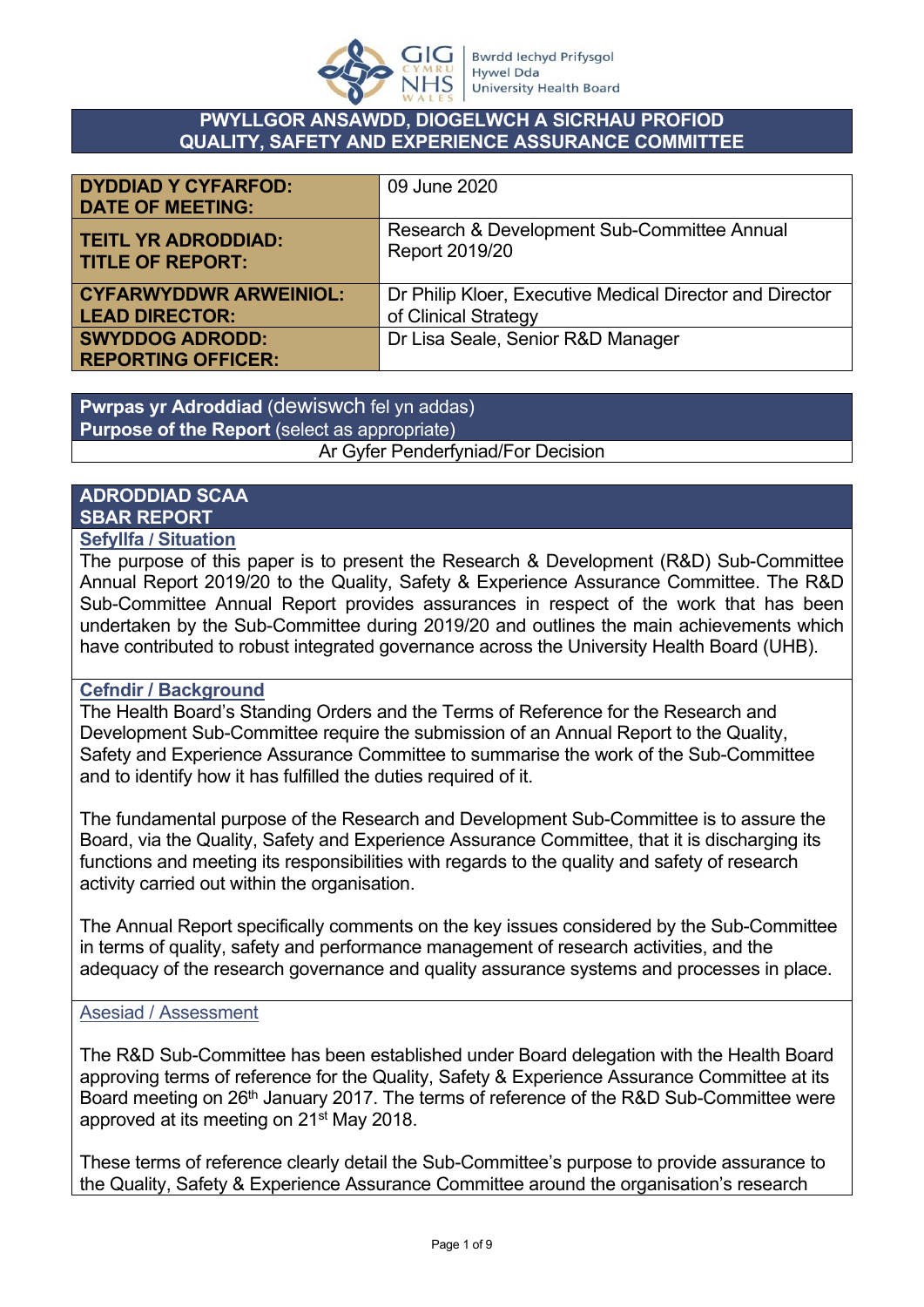activities, ensuring that there is an accurate reflection of quality, safety, and performance management to deliver against gaps in assurance.

In discharging this role, the Sub-Committee is required to oversee and monitor the research agenda for the Quality, Safety & Experience Assurance Committee in respect of its provision of advice to the Board, and ensure the implementation of the research agenda against the following areas of responsibility:

### **Assure the Board in relation to arrangements for ensuring compliance with all relevant frameworks, standards, legal and reporting requirements**

- The UK Policy Framework for Health and Social Care Research (2017).
- The Medicines for Human Use (Clinical Trials) Regulations (2004) as amended.
- The Medical Devices Regulations (2002) as amended.
- The General Data Protection Regulations (2018).
- International Conference for Harmonisation of Good Clinical Practice (ICH-GCP) standards (1996).
- Human Tissue Act (2004).

**Consider the implications for the Board of the outcomes arising from relevant external Regulatory Agency Inspections, reviewing progress with resulting Corrective And Preventative Action plans (CAPAs) and authorising their completion**

- The Medicines and Healthcare products Regulatory Agency (MHRA).
- The Human Tissue Authority (HTA).

**Oversee the development of the Board's R&D documentation in line with local and national priorities and guidance, for sign off by the Board after scrutiny by the University Partnership Board**

- Research and Development Strategy.
- R&D Strategic Objectives.
- R&D Annual Plan.
- R&D Policies
- R&D Standard Operating Procedures.
- R&D Guidelines for Researchers.

**The Research & Development Sub-Committee will endeavour to ensure the Health Board maintains its University status by monitoring and driving improvement in those metrics associated with University status against which it will be judged by Welsh Government**

- Establishing and maintaining University Links.
- Contribution to Health Education and Training.
- Contribution to Quality Care.
- Contribution to Healthcare Research.
- Contribution to other Health related activities.

### **The Research & Development Sub-Committee will provide general assurance to the Board by:**

- Ensuring strong relationships and effective communication with associated Higher Education Institutions and other external organisations.
- Reviewing new research applications pertaining to a member's specialist field / management responsibilities when requested by the R&D Manager.
- Promoting increased staff involvement in research activity, including facilitating access to relevant training to enhance research capacity and capability.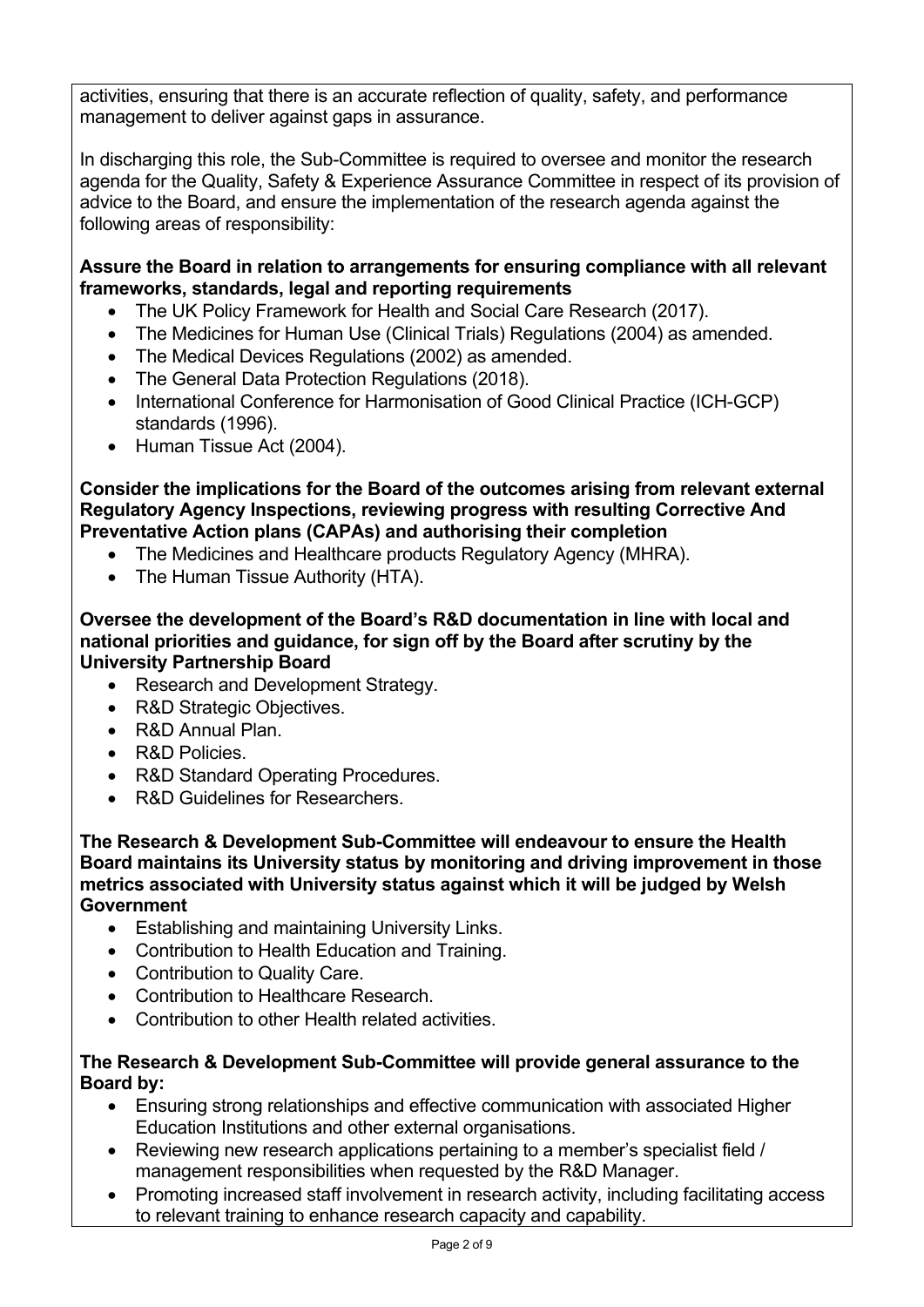- Encouraging multi-disciplinary and multi-agency R&D, including patient/public involvement where appropriate.
- Reporting on R&D activity to relevant health community Committees and Health Board via the R&D Director or their nominated person.
- Promoting the dissemination of research findings in order to contribute to clinical effectiveness and evidence-based healthcare delivery, Value Based Healthcare and to demonstrate the impact of research outcomes.
- Agreeing issues reported via the Research Quality Management Group to be escalated to the University Partnership Board with recommendations for action.
- Providing assurance that the ring-fenced NHS R&D Funding from Health and Care Research Wales is spent according to Welsh Government guidelines and requirements.

# **Research and Development Sub-Committee Groups**

The Sub-Groups reporting to the Research and Development Sub-Committee during 2019/2020 were as follows:

- **Sponsor Review Panel Group** was established to consider whether, for in-house research proposals, the Health Board is able and willing to fulfil its responsibilities as Sponsor as laid out in the UK Policy Framework for Health and Social Care Research (2017). The Sponsor Review Panel considers research proposals in terms of:
	- Scientific quality and validity.
	- Information use and dissemination, including value and impact of findings.
	- Health and safety of researchers and participants.
	- Finance, resource use and Intellectual Property Rights.
- **R&D Senior Management Team Group** was established to oversee the strategic objectives of the R&D Department. Issues considered include:
	- Change management and restructuring of the R&D Department via the Organisational Change Policy.
	- Staff management, prioritising and appointing to new posts and making temporary posts permanent.
	- Ensuring compliance with the NHS R&D Finance Policy, and advising the research community on the Terms and Conditions affecting management of their Investigator research accounts.
- **R&D Research Quality Management Group** was established to oversee the quality and safety of research activity carried out within the organisation: Issues considered include:
	- Monitoring the production of research standard operating procedures and associated documentation
	- Oversight of routine and triggered audits and monitoring visits for research studies
	- The delivery of essential research governance training
	- Management and oversight of the BioBank
	- Data quality and study set up risk monitoring

The R&D Sub-Committee Annual Report 2019/20 is intended to outline how the Sub-Committee and its Groups have complied with the duties delegated by the Quality, Safety & Experience Assurance Committee through the terms of reference set, and also to identify key actions that have been taken to address issues within the Sub-Committee's remit.

# **Constitution**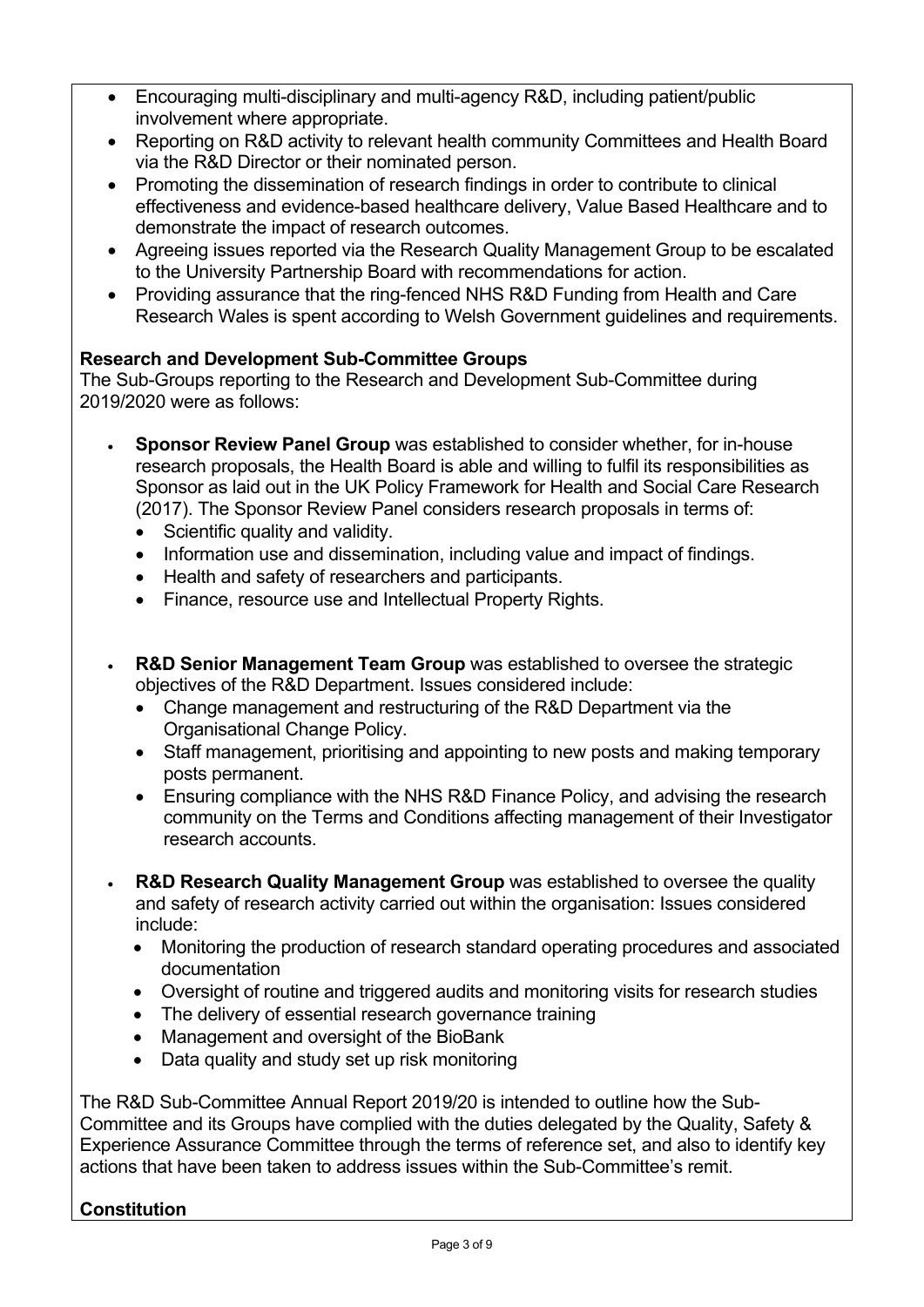From the Terms of Reference approved 21<sup>st</sup> May 2018, the membership of the Research and Development Sub-Committee is as follows:

- R&D Director (Chair)
- Deputy R&D Director (Vice Chair)
- Independent Member
- Quality Assurance Officer (Research)
- Senior R&D Manager
- R&D Manager
- Grant & Innovation Manager
- Representative of the Medical Directorate
- Representative of the Director of Nursing (with a responsibility for research)
- Representative of the Director of Therapies and Health Science (with a responsibility for research)
- Lay representative
- Researchers
- Representatives from Pathology, Pharmacy and Radiology (as required)
- Aberystwyth University representative
- Swansea University representative
- The University of Wales Trinity Saint David representative
- R&D Finance Business Partner
- Lead Research Nurse representative
- Medical Education and Knowledge representative
- Workforce and Organisational Development representative
- Representative from Swansea Trials Unit, Swansea University

# **Meetings**

Research and Development Sub-Committee meetings have been held on a quarterly basis as follows:

- $\bullet$  07<sup>th</sup> May2019
- $\bullet$  11<sup>th</sup> November2019
- $\bullet$  27<sup>th</sup> January/2020

During 2019/2020, the Sub-Committee met on 3 occasions and was quorate at all meetings.

During 2019-2020, the Research and Development Sub-Committee was accountable to the University Partnership Board for its performance. Following each meeting, the Research and Development Sub-Committee would usually provide an assurance to the Committee through a formal written update report which would be received at the subsequent Committee meeting. However, given that the University Partnership Board meeting in August 2019 was cancelled as a result of the impending Corporate Governance restructuring, the only Research and Development Sub-Committee update report presented to the University Partnership Board, was the update from the meeting held on  $7<sup>th</sup>$  May 2019.

# **Sub-Committee Terms of Reference and Principal Duties**

In discharging its duties, the R&D Sub-Committee has undertaken work during 2019/20 against the following areas of responsibility in relation to its terms of reference:

# **Feedback from Sub-Groups:**

 **Sponsor Review Panel Group** reports quarterly to the Sub-Committee to highlight key areas of work scrutinised and identifying key risks and issues and matters of concern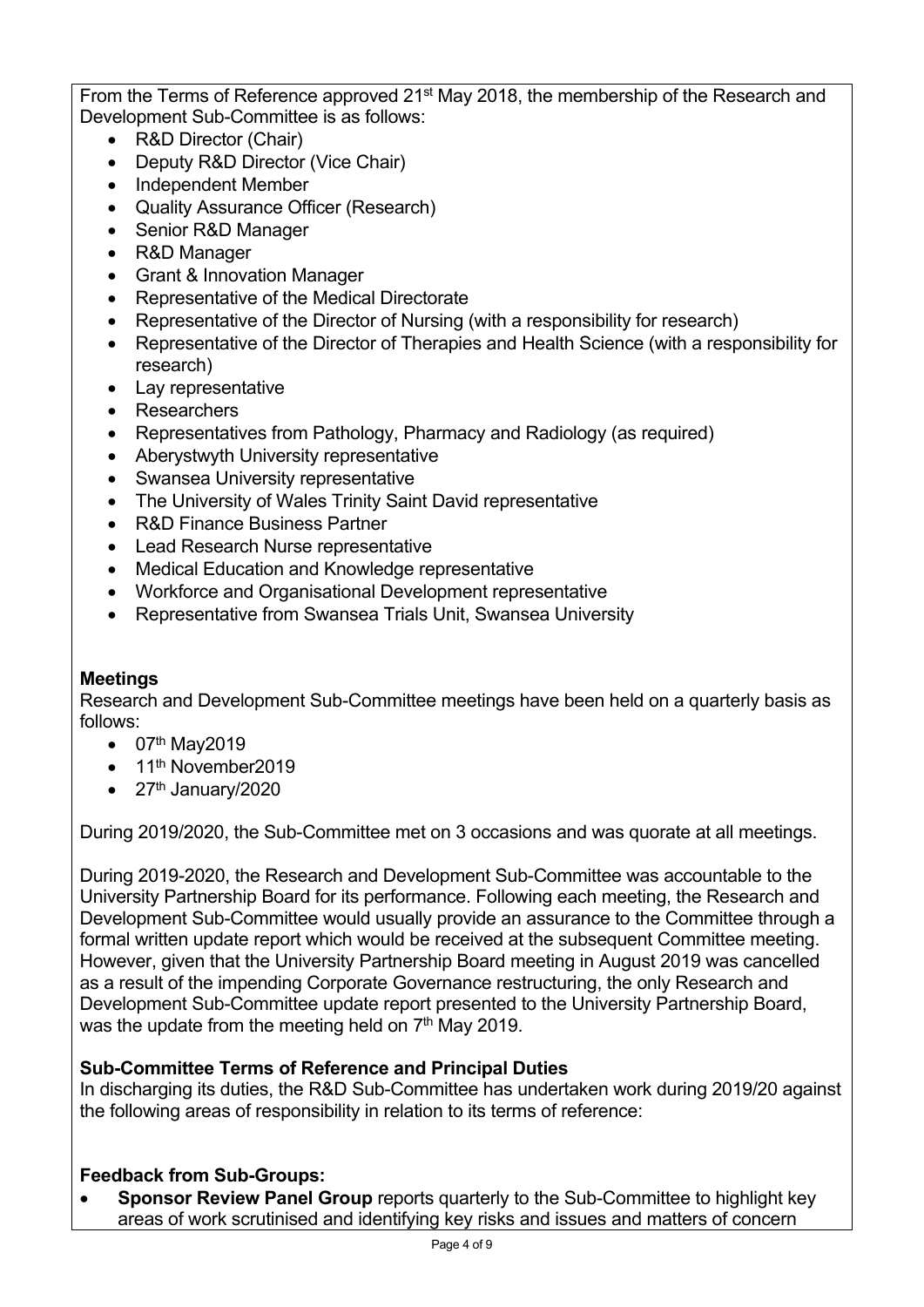during 2019/20. The Sponsor Review Panel meets monthly whenever there is a research study to consider. In 201/20, 3 studies were reviewed:

- IRAS 270736 'COPD Pal Phase 1: Assessing the usability and acceptability of a self-management app for Chronic Obstructive Pulmonary Disease.'
- IRAS 235302 'COPD Pal Phase 2: Assessing the uptake, engagement, and safety of a self-management app for Chronic Obstructive Pulmonary Disease. A pilot expediency study in a real-world setting.'
- IRAS 279439 'Investigating a novel method using the 3D surface and biomechanical properties of facial soft tissue to create a custom Automatic Positive Airway Pressure (APAP) mask cushion.'

Following review, all were approved, with Hywel Dda University Health Board as the sponsor and two have now been completed. In relation to the third study (IRAS 279439), this was subsequently postponed by the applicant due to the Covid-19 pandemic prior to obtaining regulatory approval.

- **R&D Senior Management Team Group** update reports from meetings held monthly, except when there was a meeting of the Research and Development Sub-Committee. Reports from 10 meetings during 2019/20 highlighting key areas of work scrutinised and identifying key risks, issues and matters of concern, were received by the Research and Development Sub-Committee during 2019/20, including the following:
	- Organisational Change management.
	- Recruitment and retention of key staff (strategic, operational and clinical support services) following staff retirement or leaving R&D.
	- Increased oversight of Investigator Research accounts to ensure robust financial governance and implementing the recommendations of the All Wales NHS R&D Finance Policy (February 2017).
	- Overseeing the R&D Department's financial reporting to Health and Care Research Wales to demonstrate compliance with the 'Purpose and Use of NHS R&D Funding Guidelines'; ensuring that the Annual Spending Plan, Quarterly Financial Returns and Annual Financial Returns were submitted to Welsh Government on time.
	- Submitting research data reports to the Business Planning and Performance Assurance Committee to demonstrate compliance with Health and Care Research Wales Key Performance Indicators and targets.
- **R&D Research Quality Management Group** update reports from meetings held bimonthly were received by the Research and Development Sub-Committee during 2019/20, including the following:
	- Outcomes from the Research Quality Assurance Team's Research Governance Audit programme (Routine Audits and Monitoring Visits).
	- Received reports from Triggered (for cause) Audits, agreeing the Corrective And Preventative Action plans (CAPAs) and authorising their completion.
	- Scrutinising key risks, issues and matters of concern, and agreeing an action plan to address these (Research Quality Assurance Team in liaison with other R&D Teams and the Health Board's research community.
	- Agreed mechanisms to share learning, incorporating audit findings into ongoing research training provision across the Health Board and its research partners, providing Research Quality Assurance advice, mentoring, ad hoc training and guidance to novice and experienced researchers.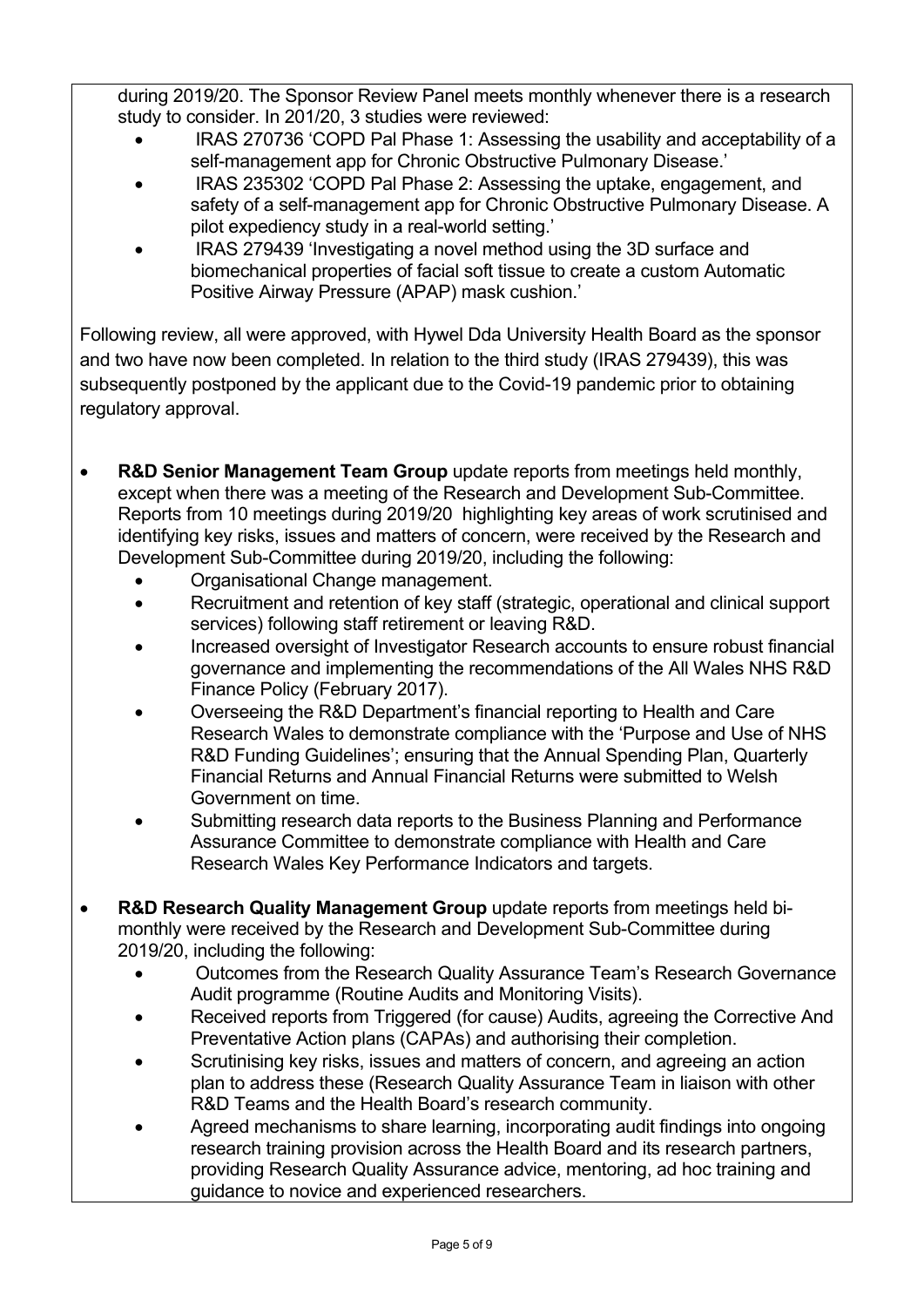- Agreed escalation of issues to the Research and Development Sub-Committee or to the Board, via the Medical Director, Independent Member of the Board and Corporate Governance Team as required.
- Following Triggered Audits, preparing assurance reports as requested by the Medical Director, Independent Member of the Board and Corporate Governance Team
- Overseeing applications from internal and external researchers to receive or access surplus human tissue samples held in Hywel Dda University Health Board's Biobank for their own research.
- Overseeing the management of research-related Adverse Events, Serious Adverse Events or Suspected Unexpected Serious Adverse Reactions reported to the R&D Department.
- Monitoring progress in relation to R&D Policies, Procedures, Guidelines, Checklists, Templates and Forms.

# **Other Areas of Responsibility**

During 2019/20, the Research and Development Sub-Committee also received, and considered the following:

- Challenges in R&D Financial Management due to a restructuring of the Health Board's Finance Department, resulting in a lack of Finance support for the R&D Department (January 2019 to June 2019).
- Feedback from Conferences and training events attended by R&D staff.
- The development of a bespoke Biobank Database, in a research collaboration between the Health Board's Biobank Lead and Aberystwyth University, to improve the governance and management of human tissue sample chain of custody for research.
- Problems with a lack of reports received from the Health Board's academic research partners.
- The appointment of a new Deputy Director for Research and Innovation in June 2019, as a joint post with Swansea University, was welcomed.
- The support of the Libraries at the 5 main hospital sites was acknowledged, including Librarians acting as Health Board Research Champions.
- Acknowledgement that the Health Board currently has to outsource scans for Commercial clinical trials via a Service level Agreement with Swansea Bay University Health Board due to the lack of an Administration of Radioactive Substances Advisory Committee (ARSAC) licence. The Health Board would apply for a new licence in early 2020, and the Sub-Committee recognised the importance of this to support Oncology clinical trials.
- Discussion about whether the Sub-Committee should have an Independent Chair, in line with other Health Board Committees.
- An Internal Audit Inspection of the R&D Department Research Governance arrangements was undertaken between October and December 2019, and a report issued in February 2020.
- Transition towards a possible new Needs Based approach to NHS R&D Funding from Health and Care Research Wales, Welsh Government, from April 2020.
- The need to appoint a new R&D Director, following the resignation of the current R&D Director from 1st December 2019. An Interim R&D Director was appointed to support the Deputy R&D Director from this date.

# **Key Risks and Issues/Matters of Concern**

During 2019/20, the following key risks and issues/matters of concern were raised to the University Partnership Board:

Lack of space for clinical research staff across all sites, resulting in a downturn in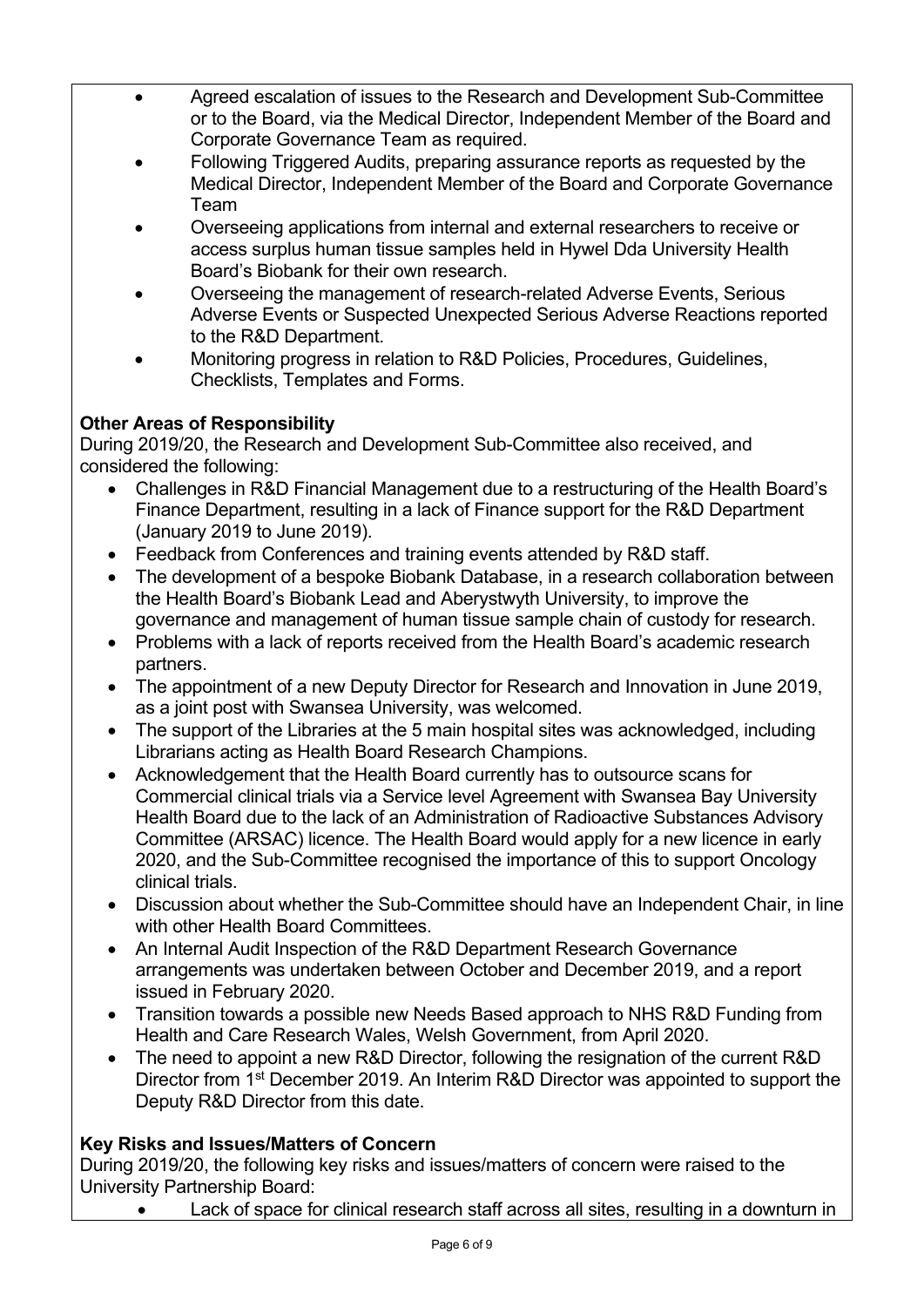HDdUHB's research activity which in turn would jeopardise the organisation's annual NHS R&D Activity Based Funding allocation received from Welsh Government.

- In addition, the University Partnership Board was advised that the organisation's 'University' Health Board status could be under threat if a lack of R&D infrastructure adversely affected the number of collaborative research studies undertaken with Hywel Dda's partner Universities.
- Persistent problems with the Health Board authorising vacant posts resulting in delays to appointing new and replacement staff, despite assurances that the posts will be funded via ring-fenced R&D funding from Health and Care Research Wales, Welsh Government.

# **Matters Escalated to the University Partnership Board**

During 2019-2020 the following matters requiring University Partnership Board level consideration or approval were raised:

- Health and Care Research Wales Key Performance Indicators (KPIs) and Targets.
- Concerns were again raised that the Commercial study KPI targets would not be achieved by the end of 2019-2020, partly attributable to a lack of Chief and Principal Investigators across the Health Board however also due to the loss of key R&D staff and a lack of dedicated space for research.
- In November 2019 the Deputy Director for Research and Innovation again highlighted the ongoing issue of a lack of dedicated space for R&D and advised that research activities would need to be reduced at each hospital unless allocation of space could be improved. This was escalated to the University Partnership Board to be formally reported to the Executive Team.

# **R&D Sub-Committee Developments for 2020/21**

The following developments are planned for the Research and Development Sub-Committee during 2020-2021:

- Further review of the Sub-Committee membership will be undertaken, with a particular focus on the University partners.
- Each Group will be required to produce a summary annual report to facilitate the Research and Development Sub-Committee's Annual Report to the Quality, Safety and Experience Assurance Committee (previously reported to the University Partnership Board).

# **Argymhelliad / Recommendation**

QSEAC is requested to endorse the R&D Sub-Committee Annual Report 2019/20.

| Amcanion: (rhaid cwblhau)<br><b>Objectives: (must be completed)</b>     |                                                                                                                                                                                                                                                                                  |
|-------------------------------------------------------------------------|----------------------------------------------------------------------------------------------------------------------------------------------------------------------------------------------------------------------------------------------------------------------------------|
| <b>Committee ToR Reference:</b><br>Cyfeirnod Cylch Gorchwyl y Pwyllgor: | 10.4.1 Report formally, regularly and on a timely basis<br>to the Board on the Committee's activities. This<br>includes the submission of a Committee update<br>report, as well as the presentation of an annual<br>report within six weeks of the end of the financial<br>year. |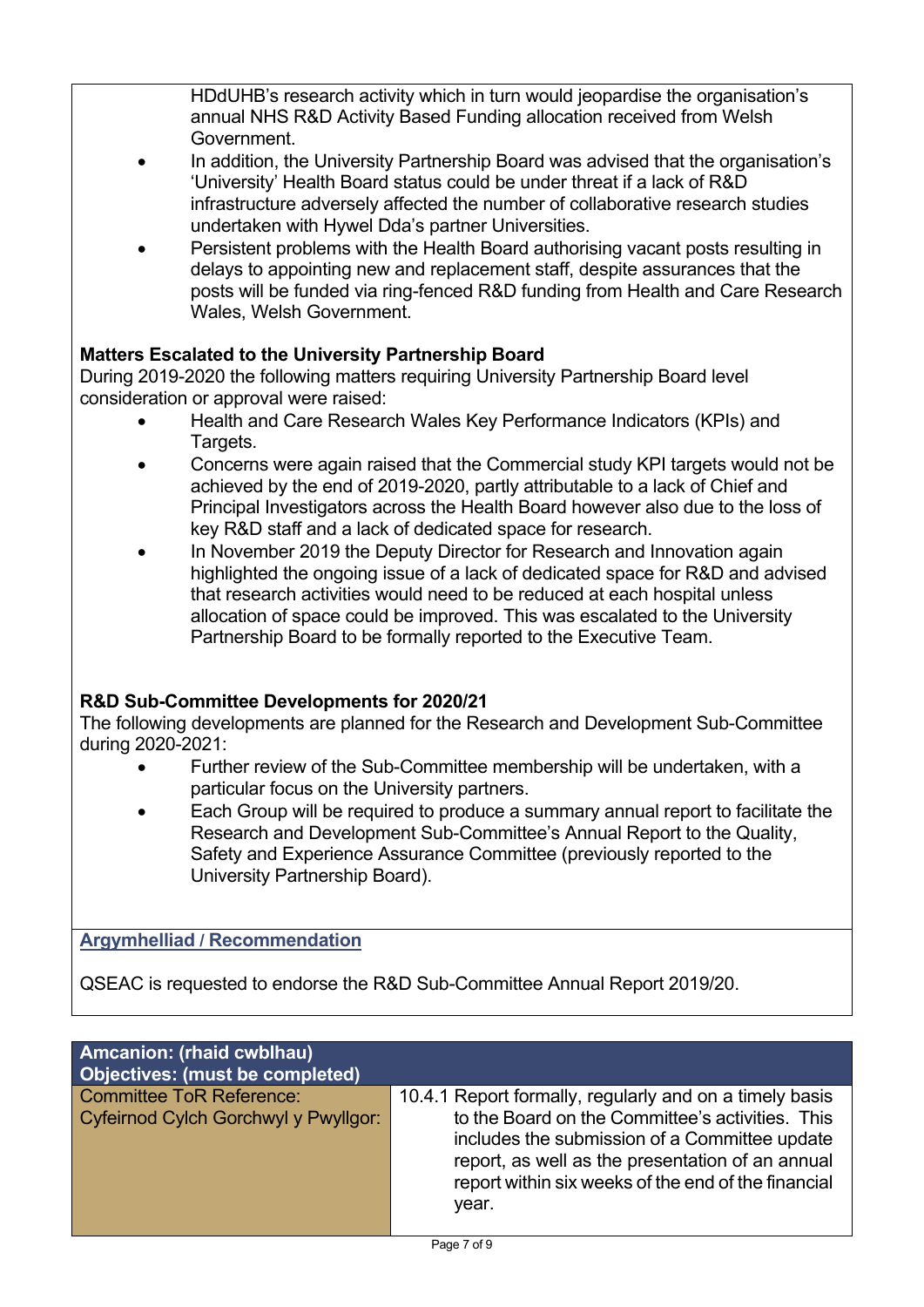| Cyfeirnod Cofrestr Risg Datix a Sgôr<br>Cyfredol:<br>Datix Risk Register Reference and<br>Score:                                                  | Not Applicable                            |
|---------------------------------------------------------------------------------------------------------------------------------------------------|-------------------------------------------|
| Safon(au) Gofal ac lechyd:<br>Health and Care Standard(s):                                                                                        | Governance, Leadership and Accountability |
| Nodau Gwella Ansawdd:<br><b>Quality Improvement Goal(s):</b>                                                                                      | All Quality Improvement Goals Apply       |
| <b>Amcanion Strategol y BIP:</b><br><b>UHB Strategic Objectives:</b>                                                                              | Not Applicable                            |
| <b>Amcanion Llesiant BIP:</b><br><b>UHB Well-being Objectives:</b><br><b>Hyperlink to HDdUHB Well-being</b><br>Objectives Annual Report 2018-2019 | 10. Not Applicable                        |

| <b>Gwybodaeth Ychwanegol:</b><br><b>Further Information:</b>                                                                                  |                                                                           |
|-----------------------------------------------------------------------------------------------------------------------------------------------|---------------------------------------------------------------------------|
| Ar sail tystiolaeth:<br><b>Evidence Base:</b>                                                                                                 | Agendas, papers and minutes of the XXX Sub-<br>Committee meetings 2019/20 |
|                                                                                                                                               |                                                                           |
| <b>Rhestr Termau:</b>                                                                                                                         | Included within the body of the report.                                   |
| <b>Glossary of Terms:</b>                                                                                                                     |                                                                           |
| Partïon / Pwyllgorau â ymgynhorwyd<br>ymlaen llaw y Pwyllgor Ansawdd,<br>Diogelwch a Sicrhau Profiod:<br>Parties / Committees consulted prior | R&D Sub-Committee Chair and Lead Director                                 |
| to Quality, Safety and Experience<br><b>Assurance Committee:</b>                                                                              |                                                                           |

| <b>Effaith: (rhaid cwblhau)</b><br>Impact: (must be completed)    |                                                                                                                                                                                     |
|-------------------------------------------------------------------|-------------------------------------------------------------------------------------------------------------------------------------------------------------------------------------|
| <b>Ariannol / Gwerth am Arian:</b><br><b>Financial / Service:</b> | A sound system of internal control, as evidenced in the<br>R&D Sub-Committee's Annual Report, will assist with<br>ensuring financial control, and the safeguard of public<br>funds. |
| <b>Ansawdd / Gofal Claf:</b><br><b>Quality / Patient Care:</b>    | SBAR template in use for all relevant papers and reports.                                                                                                                           |